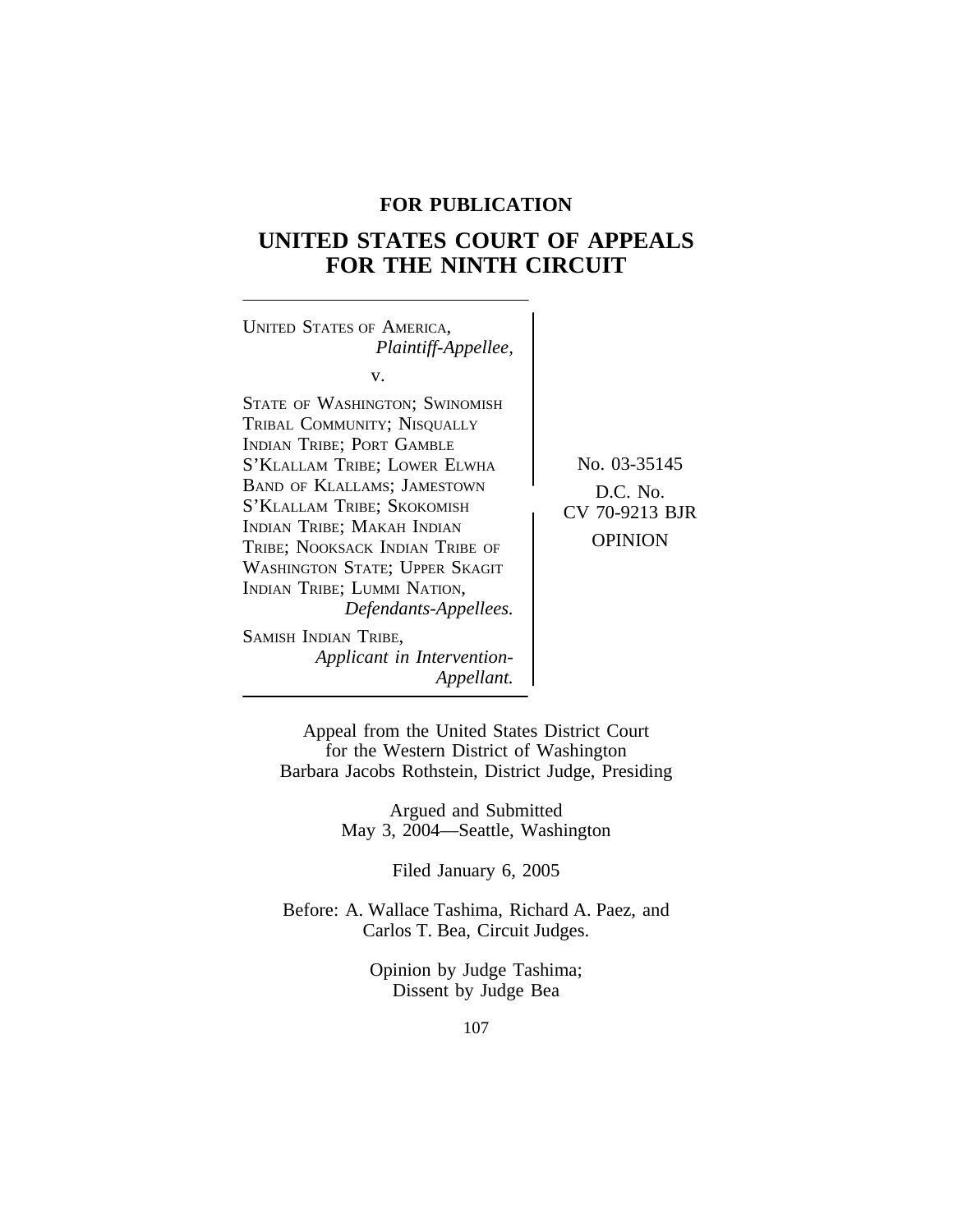## **COUNSEL**

Craig J. Dorsay, Portland, Oregon, for appellant Samish Indian Tribe.

Elizabeth Ann Peterson, U.S. Department of Justice, Environment & Natural Resources Division, Washington, D.C., for appellee United States.

Daniel A. Raas, Raas, Johnsen & Stuen, Bellingham, Washington, for appellees Lummi Nation, Swinomish Indian Tribal Community, Upper Skagit Indian Tribe, Tulalip Tribe, Suquamish Indian Tribe, Port Gamble S'Klallam Tribe, Lower Elwha Band of S'Klallams, Jamestown S'Klallam Tribe, and Puyallup Tribe of Indians.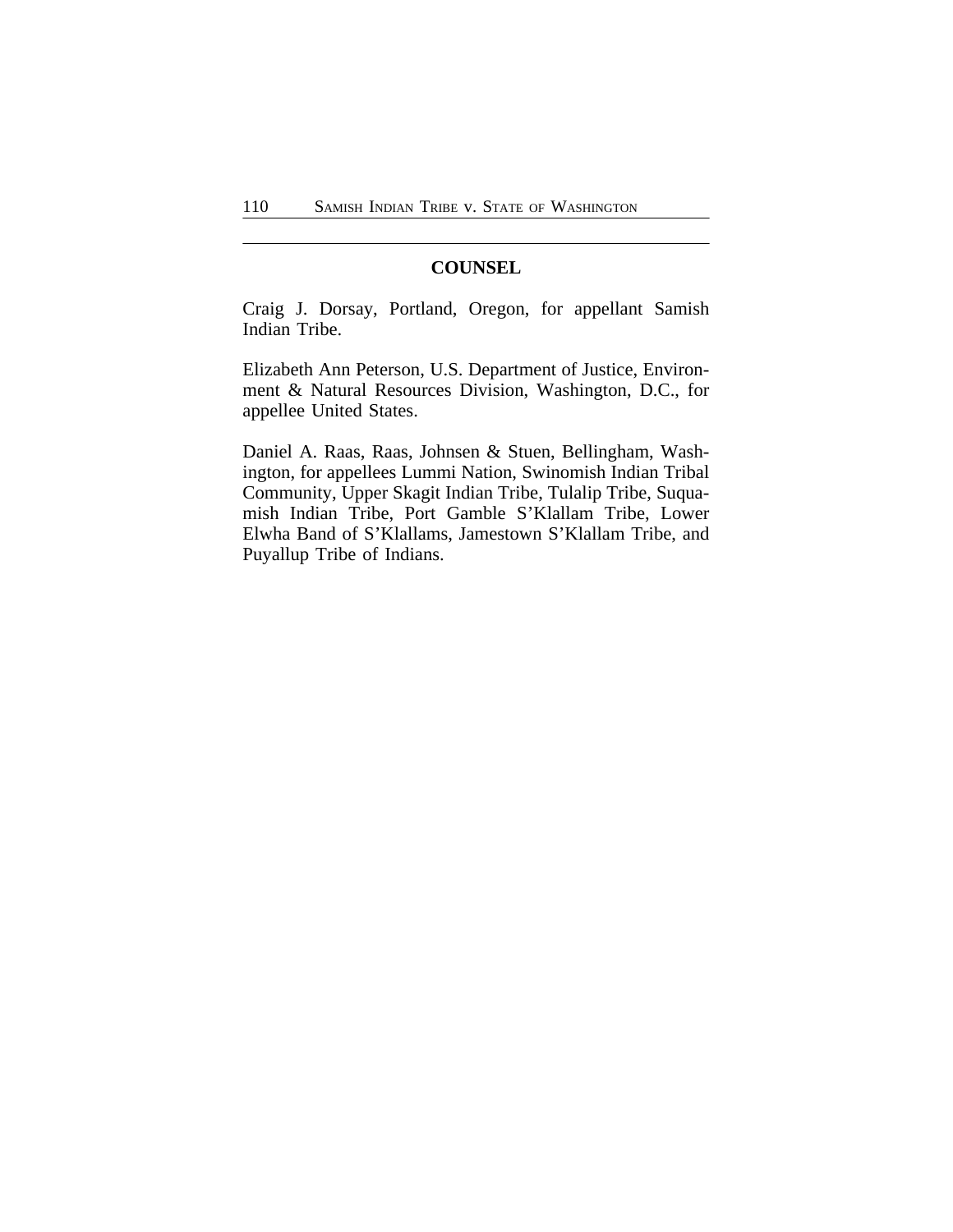#### **OPINION**

#### TASHIMA, Circuit Judge:

Appellant Samish Indian Tribe ("the Samish") sought by means of Federal Rule of Civil Procedure 60(b)(6) to reopen *United States v. Washington*, 476 F. Supp. 1101 (W.D. Wash. 1979) ("*Washington II*"), *aff'd* 641 F.2d 1368 (9th Cir. 1981), a judgment that denied the Samish treaty fishing rights on the ground that the tribe had not maintained an organized tribal structure. The Samish argued that federal recognition<sup>1</sup> of their tribe in 1996 was an extraordinary circumstance that justified reexamining their treaty fishing rights. The district court denied the motion to reopen, holding that federal recognition is of limited relevance to the Samish's treaty fishing rights, that the 1979 judgment was not erroneous, and that reopening the judgment would be extremely disruptive. We reverse.

### **BACKGROUND**

In 1855, federal representatives in the Territory of Washington induced a number of Indian tribes to relinquish much of their land in return for payments and the right to keep small parcels of land. *See generally Washington v. Washington State Commercial Passenger Fishing Vessel Ass'n*, 443 U.S. 658, 661-62 (1979). The resulting treaties also preserved the tribes' right to fish "at usual and accustomed grounds." *See, e.g.*, Treaty of Point Elliott, Jan. 22, 1855, 12 Stat. 927, 928.

A century later, however, runs of fish had become scarce and Native Americans took only a small fraction of the fish harvest. In 1970, the United States brought an action against the State of Washington to force it to protect the tribes' shares of anadromous fish runs. The United States brought the action

<sup>&</sup>lt;sup>1</sup>"Federal recognition" is a process by which the United States government formally acknowledges a government-to-government relationship with a historic tribe. *See* 25 C.F.R. §§ 83.2, 83.12 (2003).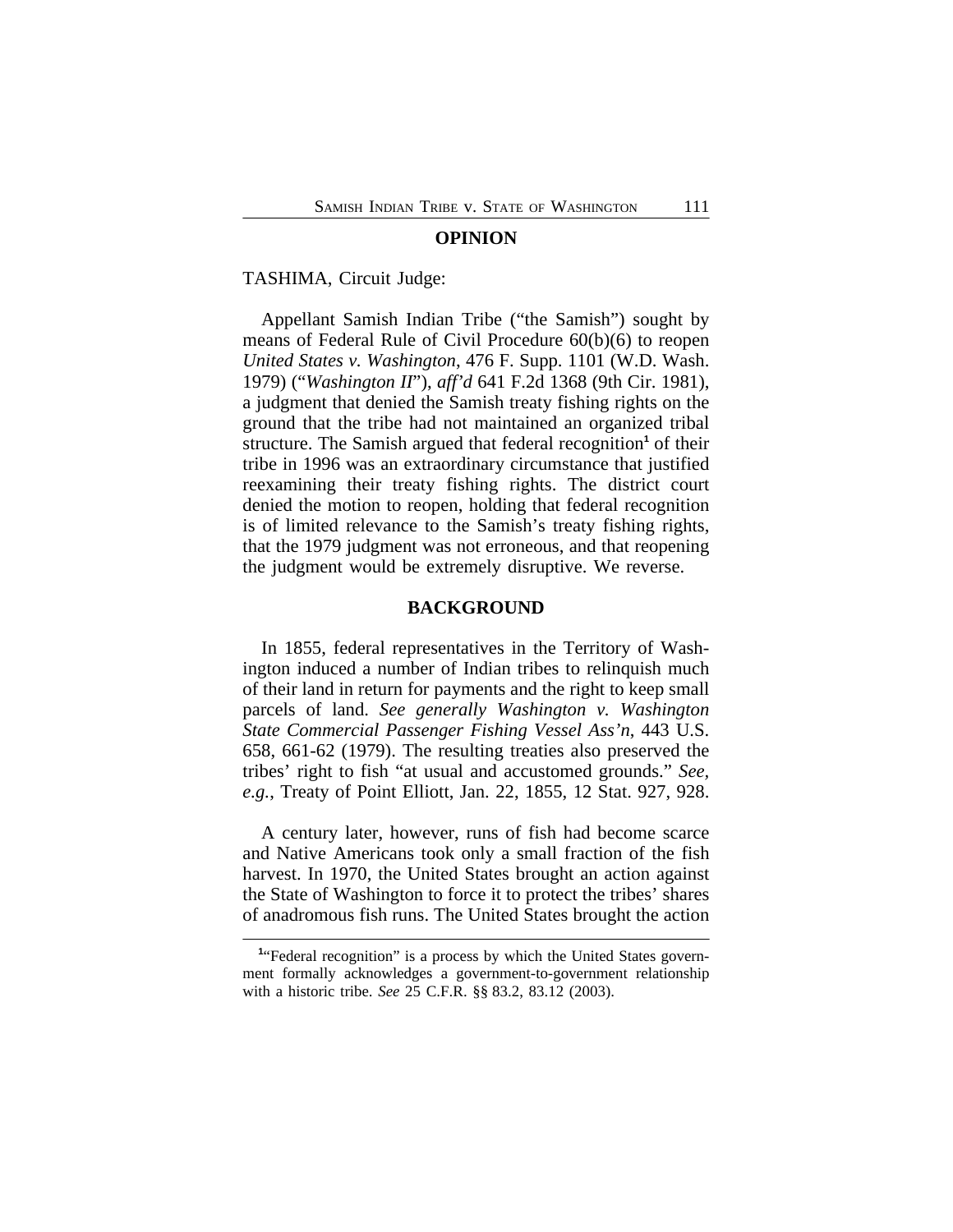on its own behalf and as trustee for seven Indian tribes. Another seven tribes successfully intervened in the action. *United States v. Washington*, 384 F. Supp. 312, 327 & nn.1- 2 (W.D. Wash. 1974), *aff'd*, 520 F.2d 676 (9th Cir. 1975) ("*Washington I*"). The district court ruled that all 14 tribes had fishing rights under various treaties, including the Treaty of Point Elliott, *id.* at 359-82, and that treaty tribes had a right to 50 percent of the harvestable fish passing through their traditional off-reservation fishing grounds. *Id.* at 343.

After the issuance of the decision in *Washington I*, the Samish intervened to assert fishing rights under the Treaty of Point Elliott. The district judge referred the matter to a magistrate judge, sitting as a special master. After a five-day hearing, the special master found that the Samish were not recognized as an Indian tribe by the United States government and "have not lived as a continuous separate, distinct and cohesive Indian cultural or political community." The special master therefore concluded that the Samish "at this time" were neither a treaty tribe nor a political successor to a treaty tribe and "presently" did not hold treaty fishing rights. The Samish appealed the special master's ruling to the district court, which held a de novo evidentiary hearing. The district court concluded that the Samish were not entitled to treaty fishing rights. *Washington II*, 476 F. Supp. at 1106.

In arriving at this conclusion, the district court adopted and relied on findings of fact proposed by the United States. Those findings concerned the Samish's lack of an organized tribal structure, and included the following:

- The Samish Tribe "exercises no attributes of sovereignty over its members or any territory."
- It is not recognized by the United States as a tribe.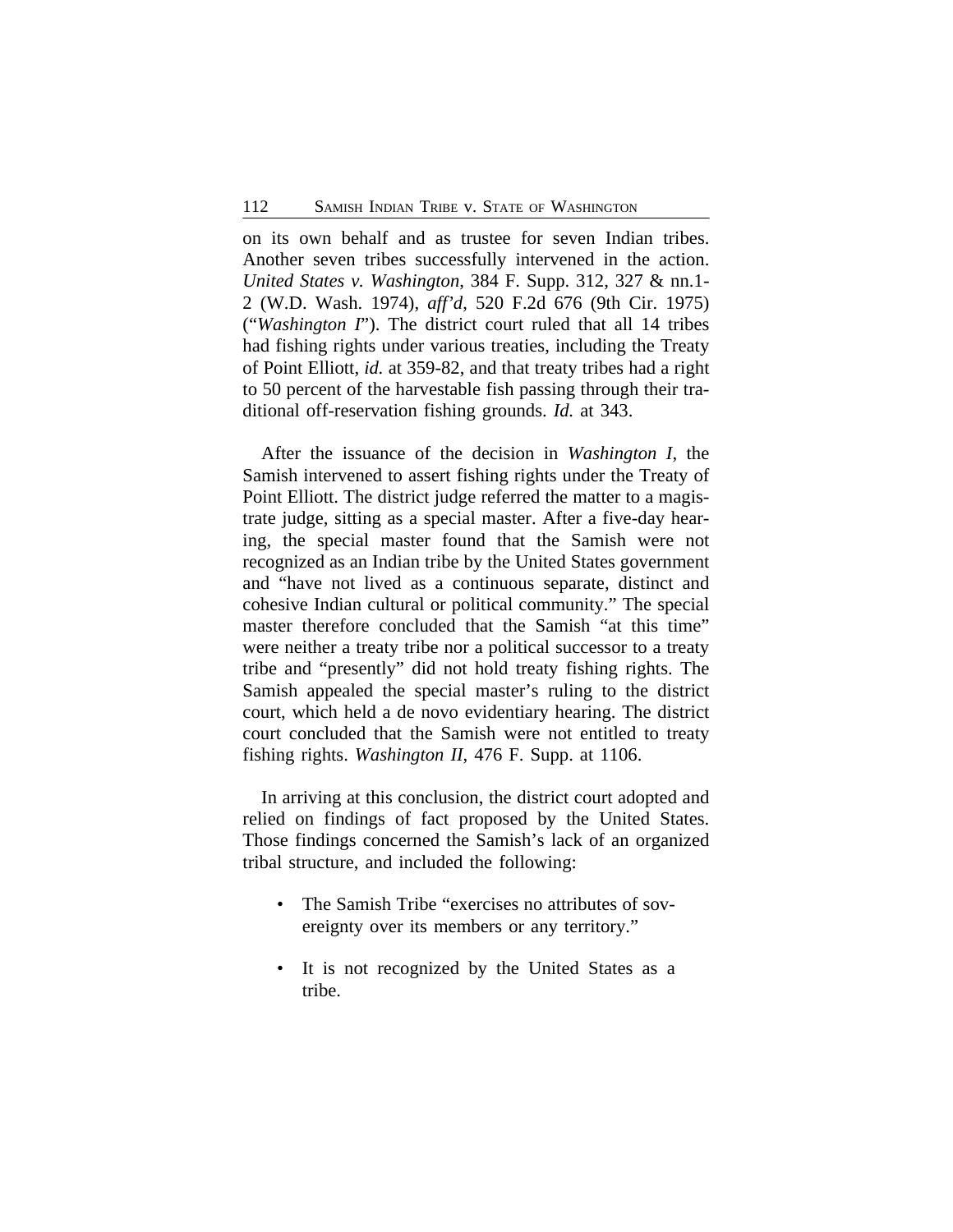- Neither its organization nor its membership has been recognized by the Congress or the Department of the Interior for Indian affairs purposes.
- The Secretary of the Interior has not prepared an official membership roll for the tribe.
- "There is no requirement of specific minimum blood quantum either as to Samish blood in particular or Indian blood in general."
- Many tribe members "are of only 1/16th degree Indian blood" and "[t]wo have only 1/32nd Samish blood."
- "The tribe does not prohibit dual membership and at least one member is an officer of the Lummi tribe."
- The Samish members "do not and have not lived as a continuous separate, distinct and cohesive Indian cultural or political community."

*Id.* After making these findings about the Samish, the district court stated as a conclusion of law that "[o]nly tribes recognized as Indian political bodies by the United States may possess and exercise the tribal fishing rights secured and protected by the treaties of the United States." *Id.* at 1111.**<sup>2</sup>** The district court therefore concluded that "at this time" the Samish was not a treaty tribe and "presently" did not hold treaty fishing rights. *Id.*

We affirmed the district court in a divided decision, noting

**<sup>2</sup>**This conclusion is surprising given that in *Washington I* the district court determined that the Stillaguamish Tribe and the Upper Skagit Tribe were treaty tribes, although neither was federally recognized at the time. *See* 384 F. Supp. at 378-79.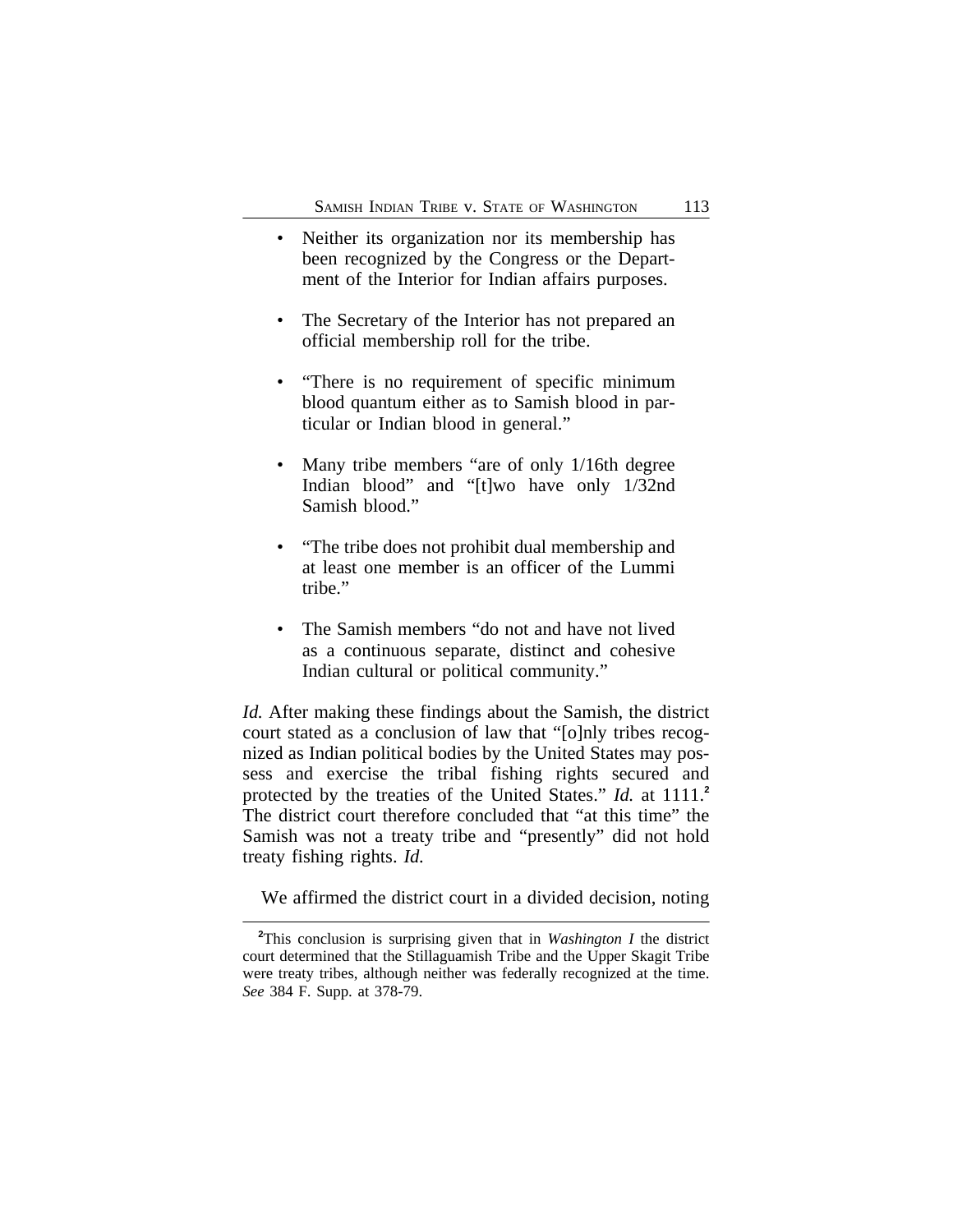that "[w]e have defined a single necessary and sufficient condition for the exercise of treaty rights by a group of Indians descended from a treaty signatory: the group must have maintained an organized tribal structure." *United States v. Washington*, 641 F.2d 1368, 1372 (9th Cir. 1981) ("*Washington III*"). In determining whether this condition exists, we examine the organizational structure of the tribe at the time of the treaty signing with allowances for inevitable adaptation and assimilation: "tribal status is preserved if some defining characteristic of the original tribe persists in an evolving tribal community." *Id.* at 1372-73. Although the district court had erred in concluding that a tribe must be federally recognized in order to exercise treaty fishing rights, we held that the district court's findings of fact were not clearly erroneous and they provided some support for the conclusion that the Samish had not maintained an organized tribal structure.**<sup>3</sup>** *Id.* at 1373-74.

Because the Samish's inability to exercise their treaty fishing rights hinged on their status as an unrecognized tribe, and because the United States, tribes that opposed the Samish's exercise of treaty fishing rights, and the district court all suggested that future federal recognition might warrant reexamination of the Samish's treaty fishing rights,**<sup>4</sup>** the Samish

**<sup>4</sup>**For example, the government argued that "should [the Samish] succeed in obtaining 'acknowledgment' of their current status as [an] 'Indian tribe[ ]' in the pending administrative proceedings, this might justify an application to re-open the present judgment against them." Brief for

**<sup>3</sup>** In dissent, Judge Canby argued that the district court's factual findings could not be so easily severed from its erroneous belief in the necessity of federal recognition. 641 F.2d at 1374-75 (Canby, J., dissenting). Indeed, many of the findings simply reflected the Samish's lack of federal recognition. *Id.* at 1375. Because the district court's findings were insufficient to answer the proper legal inquiry, whether the Samish had "maintained tribal structures reflecting the degree of organization that existed at the time of the treaties, with reasonable allowances for adaptation to changing conditions," *id.* at 1374, Judge Canby would have remanded the case for further findings of fact. *Id.* at 1375-76.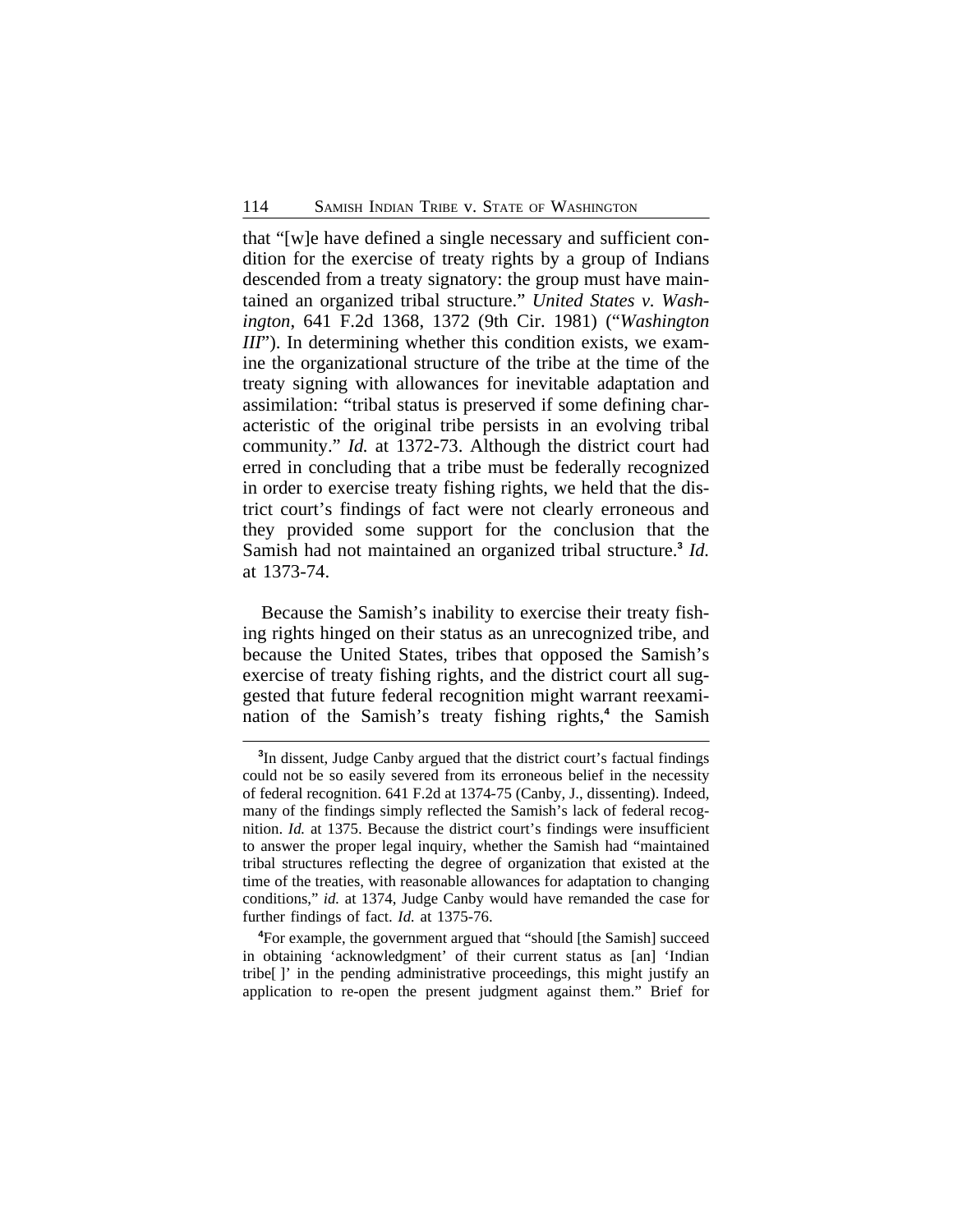continued their pursuit of federal recognition. The Samish had first sought federal recognition in 1972, three years after a Bureau of Indian Affairs ("BIA") employee removed the Samish from a list used to determine whether a tribe was federally recognized. *See Greene v. Babbitt*, 943 F. Supp. 1278, 1281, 1284 (W.D. Wash. 1996).**<sup>5</sup>** The Department of the Interior took no action on the Samish's application until 1979, and in 1987 the BIA issued a final decision denying tribal recognition of the Samish. *See* Final Determination That the Samish Indian Tribe Does Not Exist as an Indian Tribe, 52 Fed. Reg. 3709 (Feb. 5, 1987).

The Samish then filed an action challenging the BIA's denial of federal recognition. The Tulalip Tribe sought to intervene in that proceeding, arguing that federal recognition of the Samish would lead to a dilution of the Tulalip's fishing rights. The district court denied the Tulalip's intervention motion and, in an interlocutory appeal, we affirmed the denial. *Greene v. United States*, 996 F.2d 973, 975 (9th Cir. 1993). We held that although the federal recognition and treaty fishing rights inquiries were similar, "each determination serves a different legal purpose and has an independent legal effect." *Id.* at 976. We noted that even if the Samish achieved federal recognition, the tribe would need to challenge the decision in *Washington II* before it could exercise fishing rights. *Id.* at 977.**<sup>6</sup>**

**6** In dissent, Judge Reinhardt argued that if the Samish qualified for federal recognition, they necessarily also qualified for treaty fishing rights.

United States in Opposition to Petition for a Writ of Certiorari, *Duwamish Tribe v. Washington*, 454 U.S. 1143 (1982) (No. 81-509). Likewise, rather than ruling that the Samish no longer held treaty fishing rights, the district court ruled that the Samish "presently" did not hold such rights. *Washington II*, 476 F. Supp. at 1111.

**<sup>5</sup>**Until the Department of the Interior adopted acknowledgment regulations in 1978, *see* 25 C.F.R. §§ 83.1-83.13 (2003), the federal government decided on an ad hoc basis which groups of Indians would be recognized as tribes. *See* Barbara N. Coen, *Tribal Status Decision Making: A Federal Perspective on Acknowledgment*, 37 New Eng. L. Rev. 491, 491 (2003).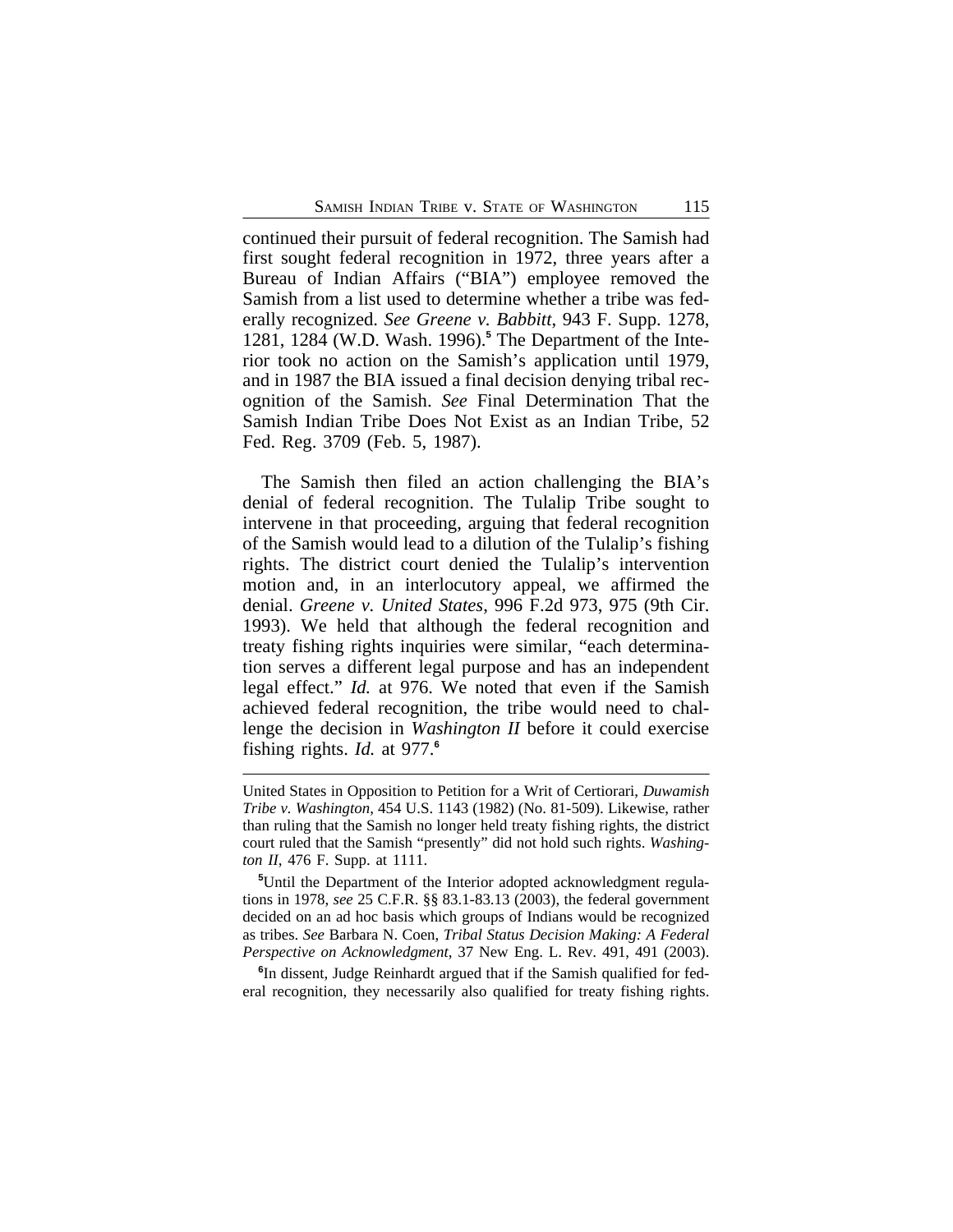On the merits of the Samish's challenge to the denial of federal recognition, the district court vacated the BIA's decision and remanded the case for a formal adjudication under the Administrative Procedures Act. *Greene v. Lujan*, No. C89-645Z, 1992 WL 533059, at \*9 (W.D. Wash. Feb. 25, 1992), *aff'd*, *Greene v. Babbitt*, 64 F.3d 1266 (9th Cir. 1995). After an eight-day hearing, an Administrative Law Judge ("ALJ") found that the Samish met all of the criteria necessary for federal recognition. The BIA rejected some of the ALJ's findings and conclusions, but ruled in favor of Samish recognition. *See* Final Determination for Federal Acknowledgment of the Samish Tribal Organization as an Indian Tribe, 61 Fed. Reg. 15,825 (Apr. 9, 1996). The district court reinstated the deleted findings and conclusions, however, and affirmed the recognition decision. *Greene v. Babbitt*, 943 F. Supp. at 1288-89. The district court also noted that the Samish's "long journey for recognition has been made more difficult by excessive delays and governmental misconduct." *Id.* at 1281.

On August 23, 2002, the Samish filed with the district court a Rule 60(b)(6) motion to be relieved of the judgment in *Washington II.* The United States and nine tribes whose treaty fishing rights were confirmed in *United States v. Washington* ("the Opposition Tribes") opposed the Samish's motion. The district court held that federal recognition was not an extraordinary circumstance, reasoning that "a tribe's recognition, or nonrecognition, has no impact on whether it may exercise treaty rights." *United States v. Washington*, No. CV 70- 09213, Subproceeding No. 01-2, slip op. at 13, 16 (W.D. Wash. Dec. 19, 2002). The district court also noted that the Samish had not alleged that the *Washington II* proceeding was

<sup>996</sup> F.2d at 981 (Reinhardt, J., dissenting). Judge Reinhardt also noted that, as a practical matter, federal recognition "will undoubtedly carry great weight in any judicial reconsideration of Samish entitlement to treaty fishing rights." *Id.* at 982.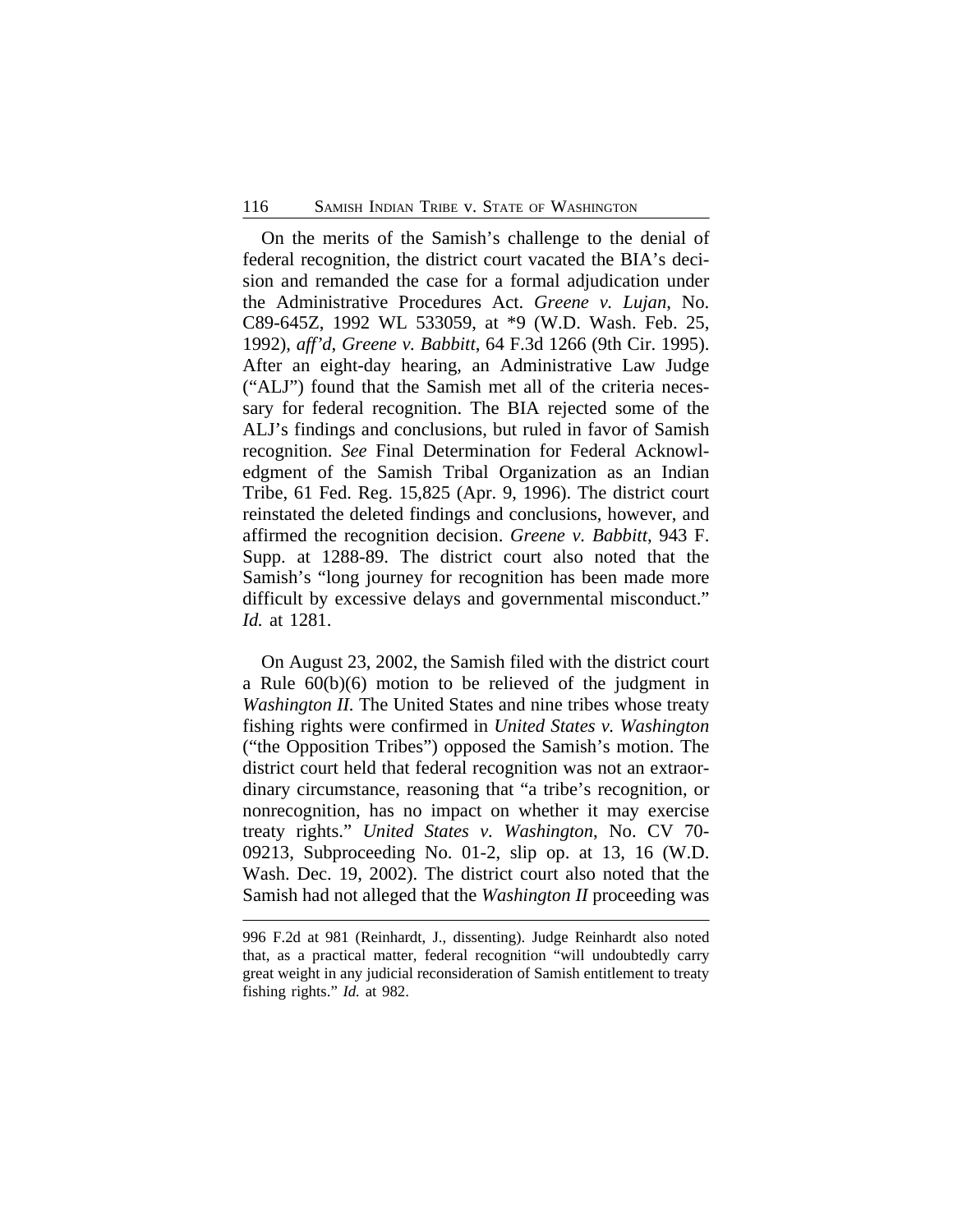fundamentally unfair or that the Samish had been prevented from adducing evidence in support of its claim. The interest in finality was an equally compelling factor that weighed against reopening, given "the unmistakable conclusion that, at this stage, their addition would wreak havoc on hard-wrought management agreements and plans." *Id.* at 17.

The Samish filed a motion for reconsideration of the district court's ruling. In the motion, the Samish included a proposal that addressed the possible disruptions that its intervention in *Washington I* might cause. The district court denied the motion, reaffirming its conclusion that federal recognition is not an extraordinary circumstance and that the interest in finality remained an overriding concern. This appeal followed. We have jurisdiction over this appeal pursuant to 28 U.S.C. § 1291.

#### **STANDARD OF REVIEW**

We review the denial of a Rule 60(b) motion for an abuse of discretion. *G.C. & K.B. Invs., Inc. v. Wilson*, 326 F.3d 1096, 1108 (9th Cir. 2003). Under the abuse of discretion standard, we must affirm the judgment below unless (1) we "have a definite and firm conviction that the district court committed a clear error of judgment in the conclusion it reached upon weighing the relevant factors," (2) the district court applied the wrong law, or (3) the district court rested its decision on clearly erroneous findings of material fact. *SEC v. Coldicutt*, 258 F.3d 939, 941 (9th Cir. 2001).

### **ANALYSIS**

## **I. Did the District Court Abuse Its Discretion By Ruling that Federal Recognition of the Samish Was Not an Extraordinary Circumstance?**

The Samish contend that the district court abused its discretion by ruling that federal recognition was not an extraordi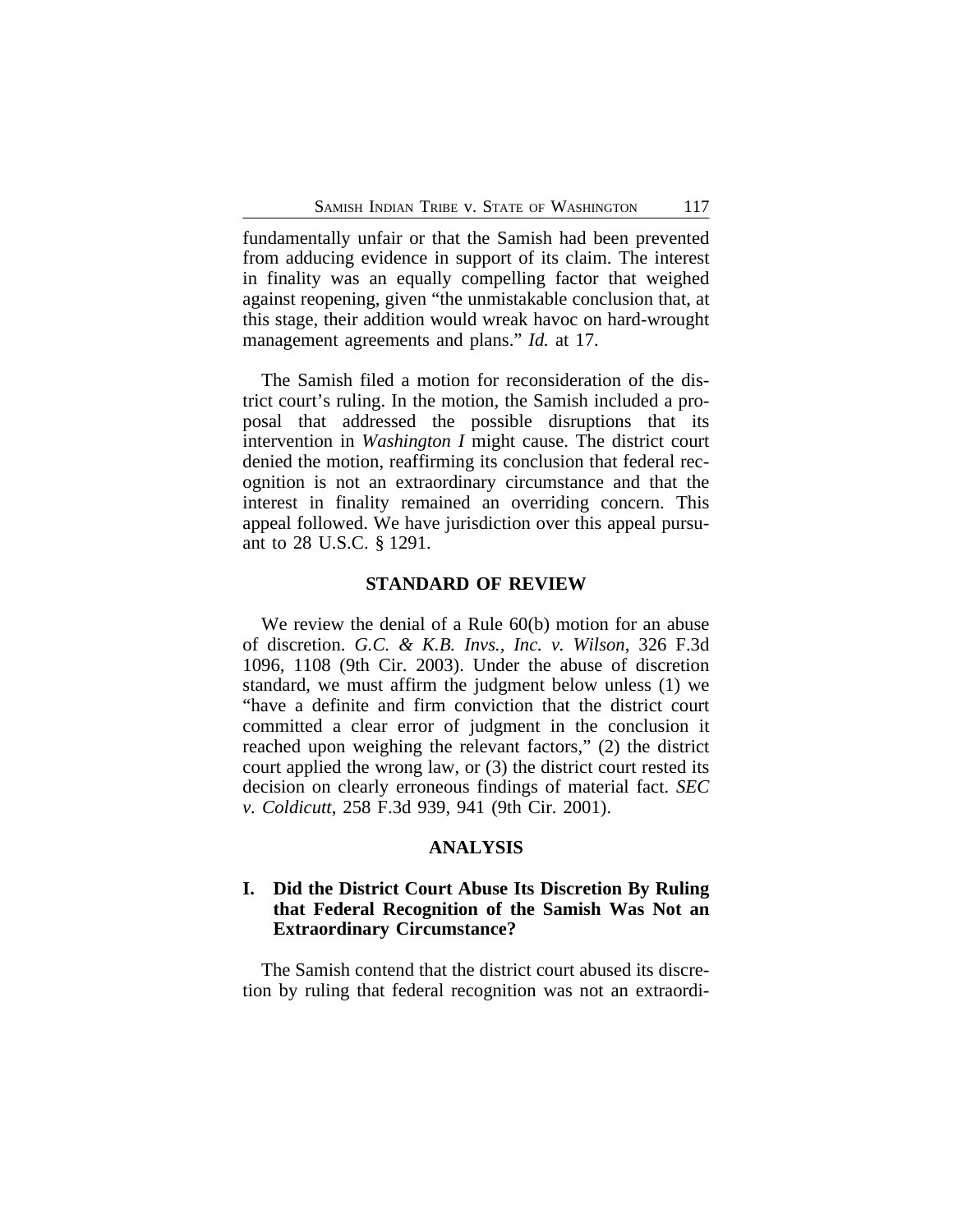nary circumstance that warranted reopening the judgment in *Washington II.* The Samish argue that this abuse of discretion resulted from errors of law.

**[1]** Federal Rule of Civil Procedure 60(b) provides that "[o]n motion and upon such terms as are just, the court may relieve a party . . . from a final judgment, order, or proceeding for the following reasons:  $\dots$  (6) any other reason justifying relief from the operation of the judgment." The Rule  $60(b)(6)$ catchall provision applies only when the reason for granting relief is not covered by any of the other reasons set forth in Rule 60. *Cmty. Dental Servs. v. Tani*, 282 F.3d 1164, 1168 & n.8 (9th Cir. 2002). It "has been used sparingly as an equitable remedy to prevent manifest injustice" and "is to be utilized only where extraordinary circumstances prevented a party from taking timely action to prevent or correct an erroneous judgment." *United States v. Alpine Land & Reservoir Co.*, 984 F.2d 1047, 1049 (9th Cir. 1993). Thus, a party seeking to reopen a case under Rule 60(b)(6) "must demonstrate both injury and circumstances beyond his control that prevented him from proceeding with the prosecution or defense of the action in a proper fashion." *Cmty. Dental Servs*., 282 F.3d at 1168.

**[2]** The Samish argue that the district court misinterpreted our precedents in ruling that "a tribe's recognition, or nonrecognition, has no impact on whether it may exercise treaty rights." It is well-settled that federal nonrecognition cannot divest a tribe of treaty rights. In *Washington I*, we held that "[n]onrecognition of the tribe by the federal government and the failure of the Secretary of the Interior to approve a tribe's enrollment may result in loss of statutory benefits, but can have no impact on vested treaty rights." 520 F.2d at 692-93. In *Washington III*, we held that the district court's view that federal recognition is required "is clearly contrary to our prior holding and is foreclosed by well-settled precedent." 641 F.2d at 1371; *see also Greene v. United States*, 996 F.2d at 976 (noting that "[f]ederal recognition is not a threshold condition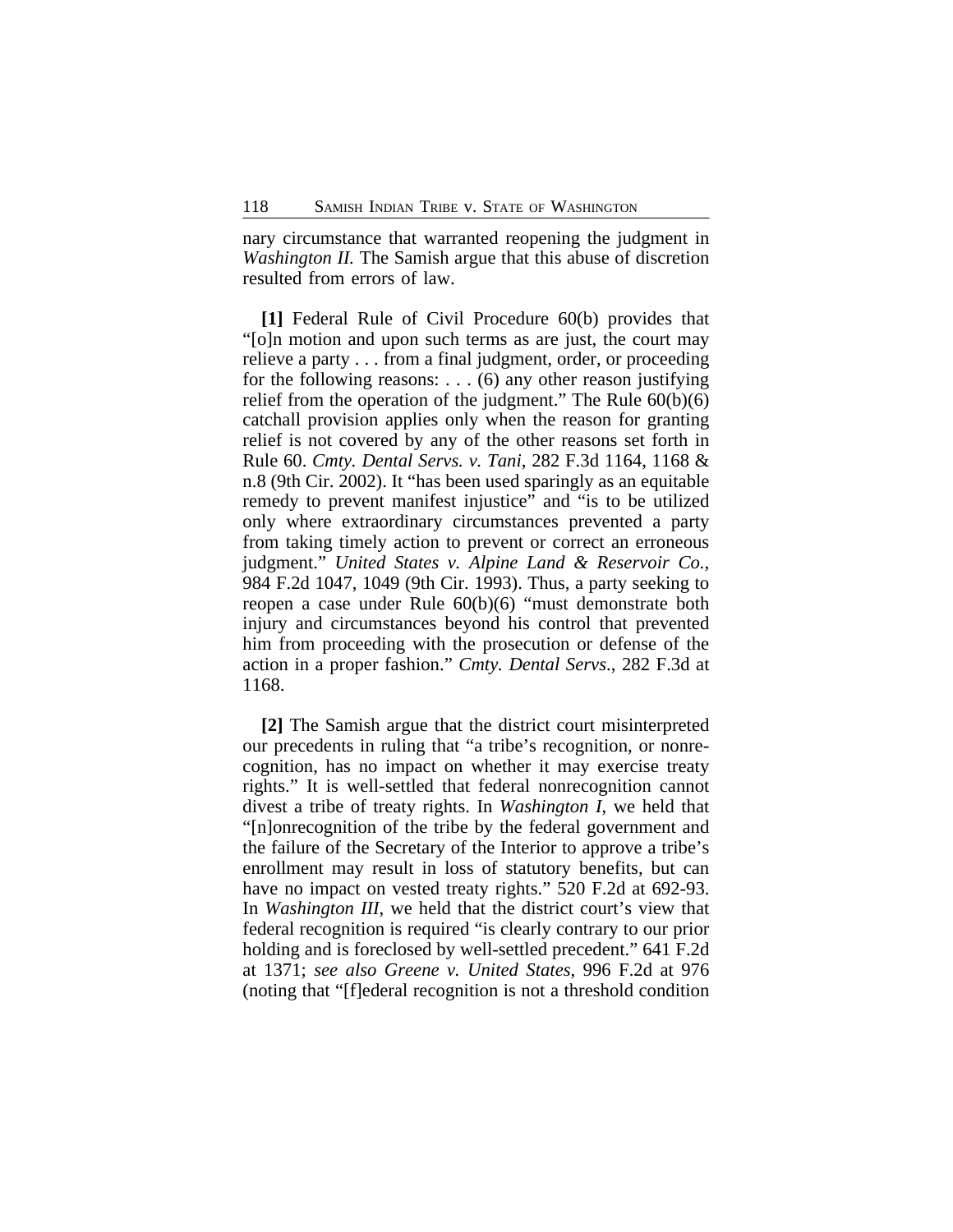a tribe must establish to fish under the Treaty of Point Elliott").

**[3]** Although we have previously held that federal recognition is not *necessary* for the exercise of treaty fishing rights by a signatory tribe, we have never held that federal recognition is not a *sufficient* condition for the exercise of those rights. Indeed, our precedent leads us to the ineviable conclusion that federal recognition is a sufficient condition for the exercise of treaty rights. We have "defined a single necessary and sufficient condition for the exercise of treaty rights by a group of Indians descended from a treaty signatory: the group must have maintained an organized tribal structure." *Washington III*, 641 F.2d at 1372. "For this purpose, tribal status is preserved if some defining characteristic of the original tribe persists in an evolving tribal community." *Id.* at 1372- 73.

The mandatory criteria for federal recognition include the following:

(b) A predominant portion of the petitioning group comprises a distinct community and has existed as a community from historical times until the present.

. . .

(c) The petitioner has maintained political influence or authority over its members as an autonomous entity from historical times until the present.

25 C.F.R. § 83.7.**<sup>7</sup>** The Samish argue persuasively that because they met the mandatory criteria for federal recognition, they necessarily met the condition for the exercise of treaty rights. *See Greene v. United States*, 996 F.2d at 981

<sup>&</sup>lt;sup>7</sup>The regulations define "historical" as "dating from first sustained contact with non-Indians." 25 C.F.R. § 83.1.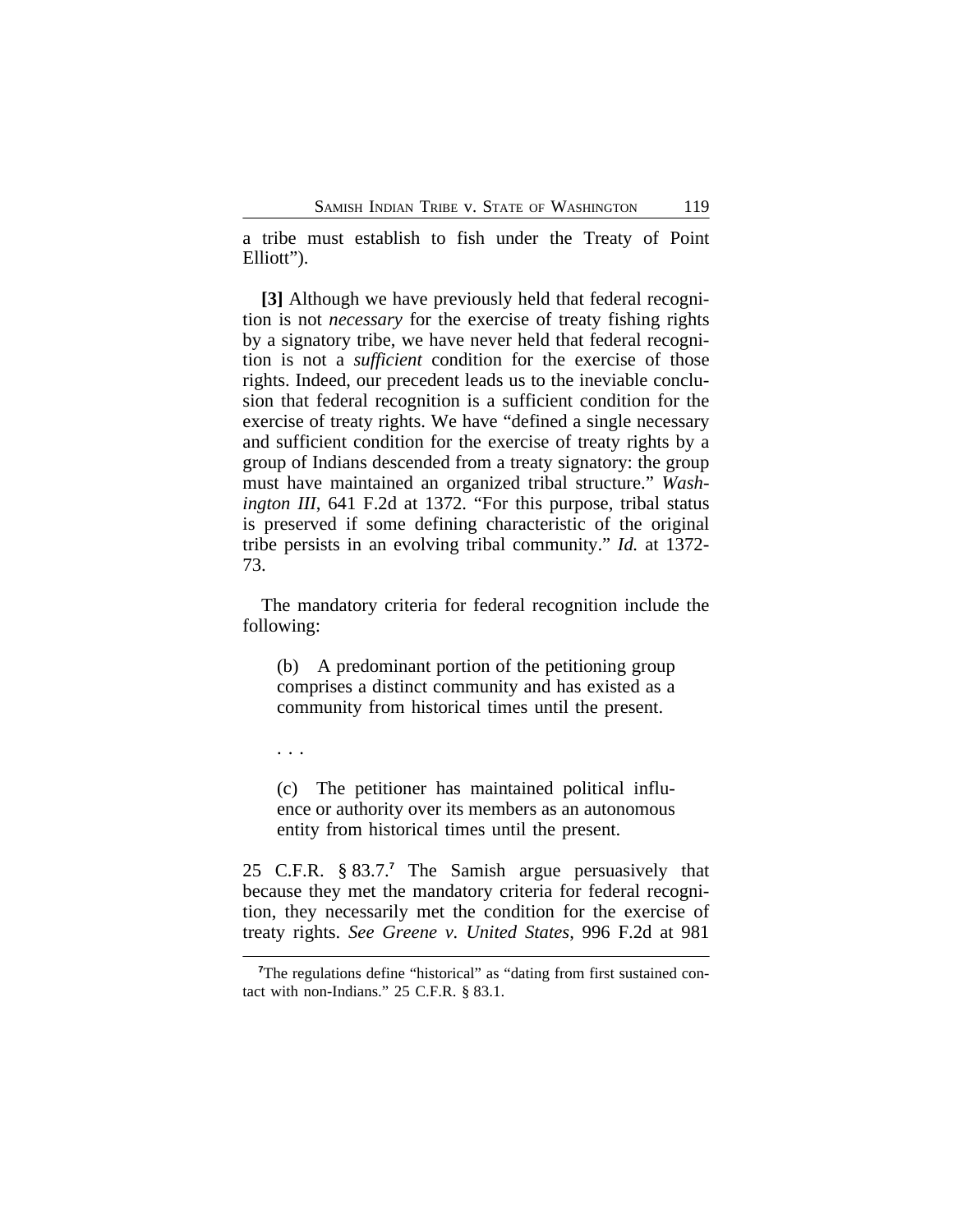(Reinhardt, J., dissenting) (arguing that "[i]f the single *necessary and sufficient* criterion for treaty rights is also a *necessary* condition for federal recognition, then achieving the latter necessarily satisfies the single qualification for the former").

Indeed, we have never held that recognition of a tribe — as opposed to nonrecognition — is irrelevant to its exercise of treaty rights, despite some dicta to the contrary. *See Greene v. Babbitt*, 64 F.3d at 1270 (incorrectly asserting that in *Washington I* "we held that a tribe's recognition or lack of recognition by the Secretary of the Interior does not determine whether the tribe has vested treaty rights"). This is not surprising, given the traditional deference that the federal courts pay to the political branches in determining whether a group of Indians constitutes a tribe. *See United States v. Holliday*, 70 U.S. (3 Wall.) 407, 419 (1865) (holding that "[i]f by [the executive and other political departments of the government] those Indians are recognized as a tribe, this court must do the same"); *Washington I*, 384 F. Supp. at 400 (concluding that "[t]he recognition of a tribe as a treaty party or the political successor in interest to a treaty party is a federal political question on which state authorities and federal courts must follow the determination by the legislative or executive branch of the Federal Government"); William C. Canby, Jr., *American Indian Law in a Nutshell* 6 (4th ed. 2004) ("Once granted, . . . the recognition will bind the courts until it is removed by the Executive or Congress.").**<sup>8</sup>**

**<sup>8</sup>** Indeed, the United States argued in *Washington III* that "[w]hile recent cases have indicated that the federal government's failure to recognize a tribe is not dispositive, *positive* recognition by the United States is accorded great deference and may well be controlling." Brief for United States in Opposition to Petition for a Writ of Certiorari, *Duwamish Tribe v. Washington*, 454 U.S. 1143 (1982) (No. 81-509) (emphasis added). The United States also noted that "[w]here the Congress or executive branch has expressly recognized a group of Indians as a tribe, the courts have repeatedly deferred to this essentially political decision" and that "*where there has been no such recognition*, a district court may make a factual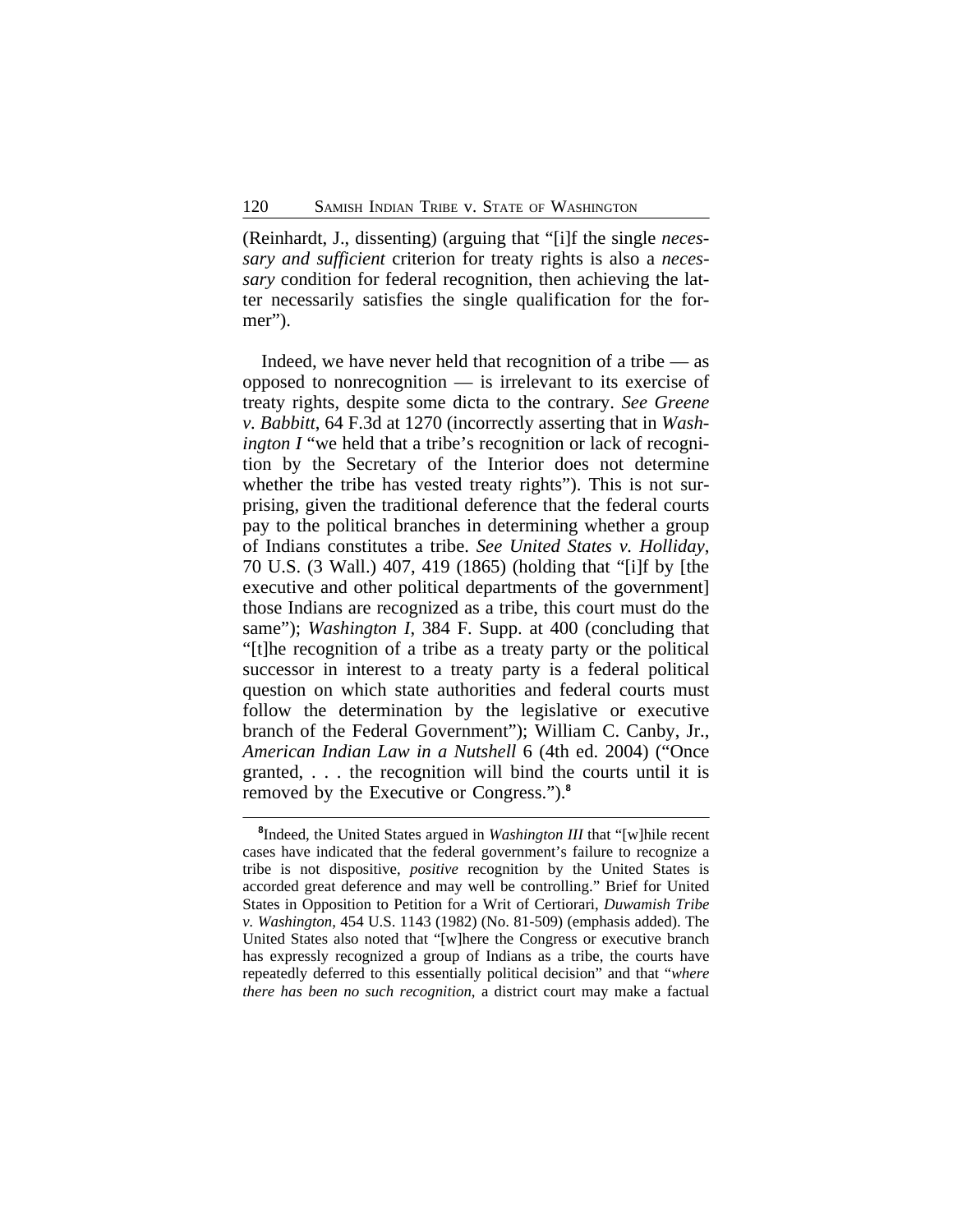It would be a rare case indeed where a court would deny treaty rights to a signatory tribe on the ground that it lacks an organized tribal structure, where the Department of the Interior has recognized that same tribe as a "distinct community [that] has existed as a community from historical times until the present" and that it "has maintained political influence or authority over its members as an autonomous entity from historical times until the present." 25 C.F.R. § 83.7; *see also* Felix S. Cohen, *Handbook of Indian Law* 5 (1982 ed.) ("No congressional or executive determination of tribal status has been overturned by the courts. . . .").

The district court erred in concluding that, because nonrecognition cannot impact vested treaty rights, recognition is irrelevant. The Samish would almost certainly have won the right to exercise its treaty fishing rights had the tribe been federally recognized at the time of *Washington II*. And although we have never explicitly held that federal recognition necessarily entitles a signatory tribe to exercise treaty rights,**<sup>9</sup>** this is an inevitable conclusion.

Although federal recognition is for all practical purposes determinative of whether the tribe has maintained an organized tribal structure, the Opposition Tribes argue that the Samish's federal recognition is still not an extraordinary circumstance. That is, the relevance of the Samish's federal recognition is not the *fact* of the recognition itself, but rather the

inquiry into 'whether a group of citizens of Indian ancestry is descended from a treaty signatory and has maintained an organized tribal structure.' " Brief for the Federal Appellees, *Washington III*, 641 F.2d 1368 (9th Cir. 1981) (No. 79-4447, 79-4472) (emphasis added).

**<sup>9</sup>** In extreme circumstances, courts may be able to overturn the decision to recognize a tribe. *See Baker v. Carr*, 369 U.S. 186, 216-17 (1962) (in dicta) ("Able to discern what is 'distinctly Indian,' the courts will strike down any heedless extension of that label. They will not stand impotent before an obvious instance of a manifestly unauthorized exercise of power." (citing *United States v. Sandoval*, 231 U.S. 28, 46 (1913))).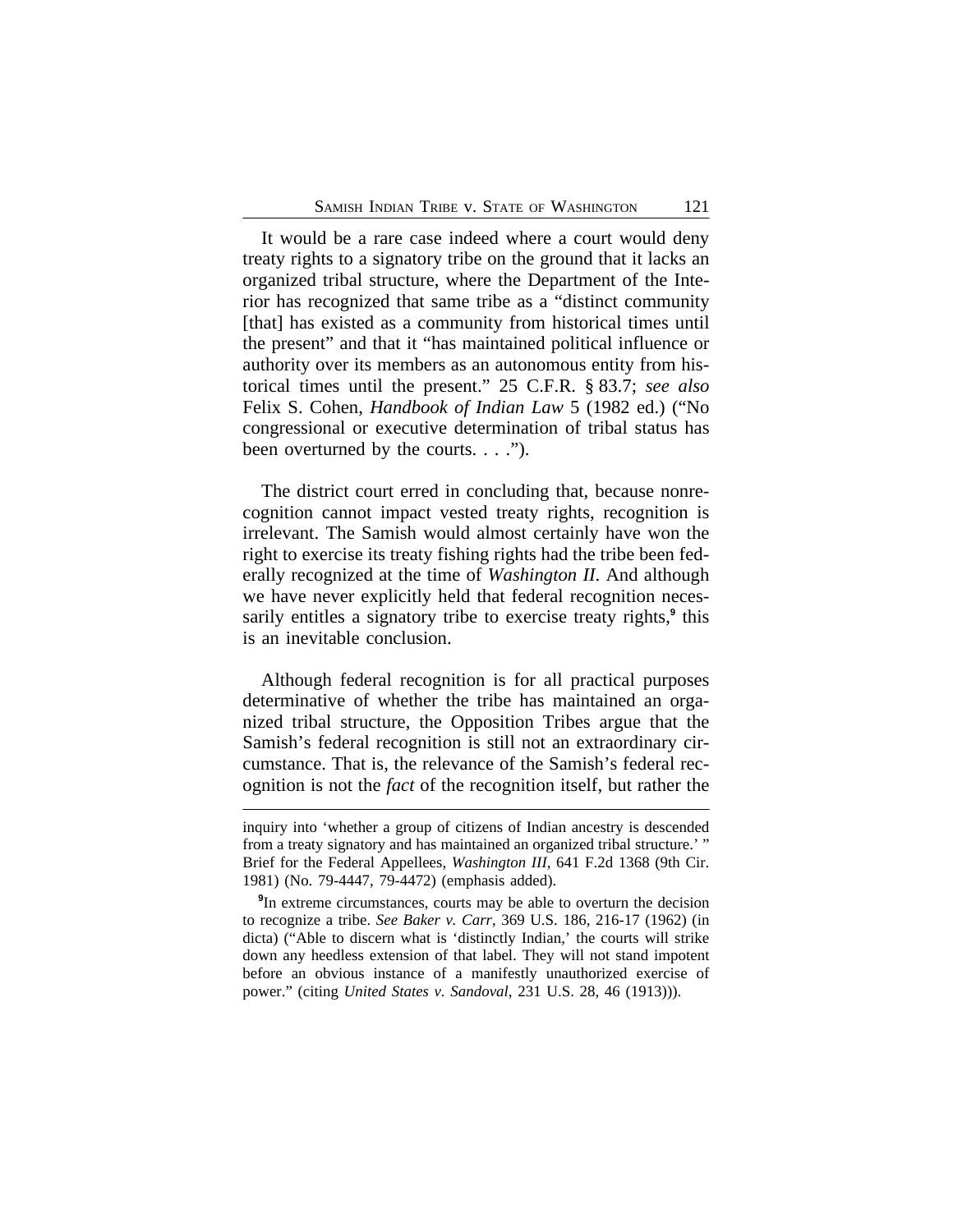*factual findings* underlying that recognition, and whether the Samish had a full opportunity to present the facts supporting its treaty status to the district court in *Washington II*. That an ALJ arrived at different factual findings on better evidence is not a reason for granting a Rule 60(b)(6) motion. *See Alpine Land & Reservoir Co.*, 984 F.2d at 1049 (holding that Rule  $60(b)(6)$  "is to be utilized only where extraordinary circumstances prevented a party from taking timely action to prevent or correct an erroneous judgment").

**[4]** The crucial issue here is whether the fact that the Samish had the opportunity to litigate the factual basis underlying the tribe's treaty status in *Washington II* means that the Samish were not "prevented . . . from proceeding with the prosecution or defense of the action in a proper fashion." *Cmty. Dental Servs*., 282 F.3d at 1168. In light of the government's "excessive delays and . . . misconduct" in withholding of recognition from the Samish, a circumstance beyond their control; the government's position in *Washington II* that federal recognition was necessary and that future federal recognition might justify revisiting the treaty rights issue; and the district court's erroneous conclusion that nonrecognition was decisive and wholesale adoption of the United States' boilerplate findings of fact in *Washington II*, we conclude that the Samish were effectively prevented from proving their tribal status "in a proper fashion."

For its part, the government argues that *Washington II* should not be reopened, because the judgment is not inconsistent with the federal recognition of the Samish. That is, the federally recognized Samish may have existed since historical times as a distinct group, enjoy a government-to-government relationship with the United States, and yet still not be the successor to the Samish Tribe that was a signatory to the Treaty of Point Elliott, because the Swinomish Indian Tribal Community and the Lummi Nation are the political successors to the treaty-time Samish.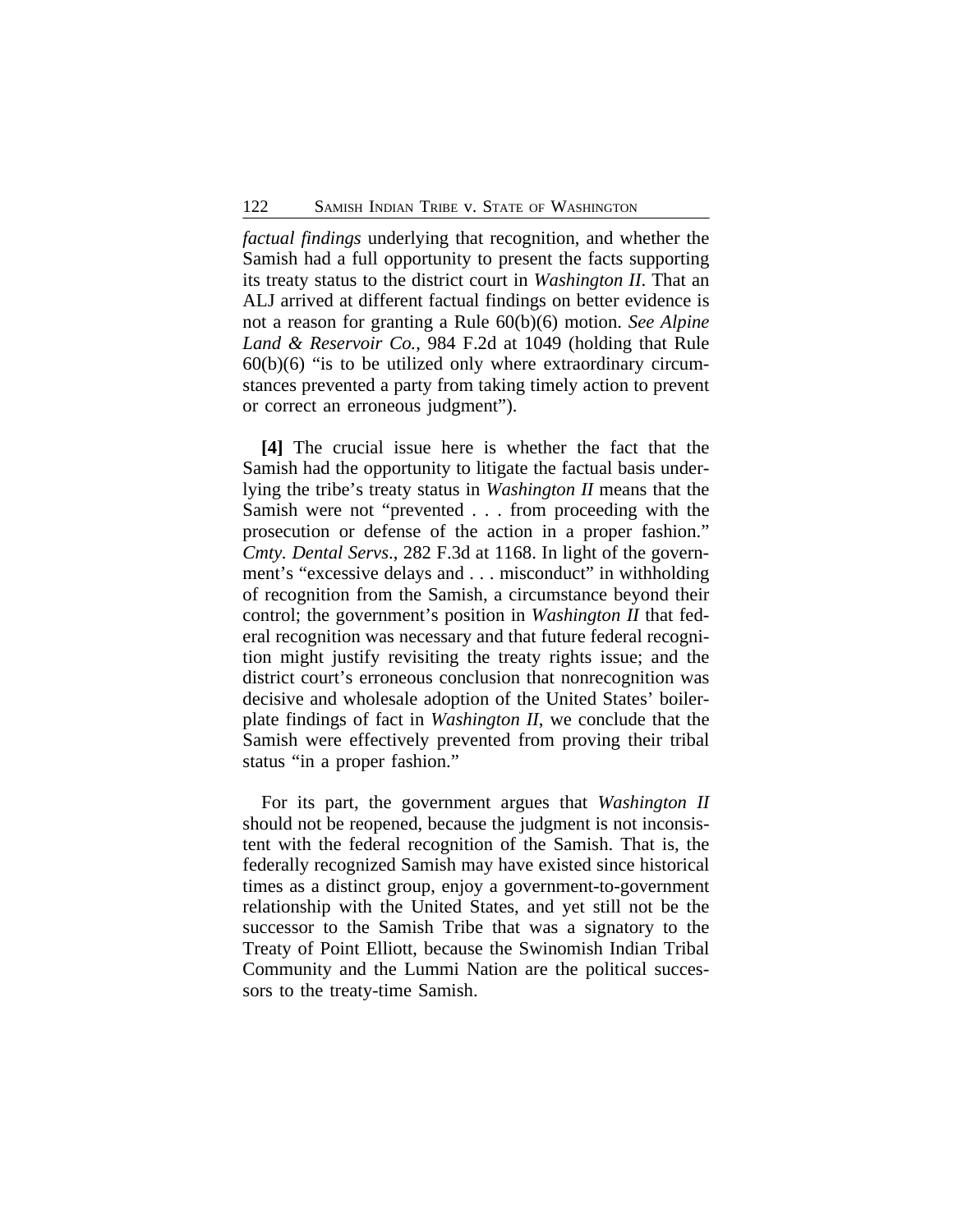The government's position is inconsistent with our precedent. In *Washington III*, we "defined a single necessary and sufficient condition for the exercise of treaty rights by a group of Indians descended from a treaty signatory: the group must have maintained an organized tribal structure." 641 F.2d at 1372. Yet the government in essence argues that this "single necessary and sufficient condition" is necessary but not sufficient. It is undisputed that the Samish were a party to the Treaty of Point Elliott. *See,* e.g., *Washington II*, 476 F. Supp. at 1106. It is also clear that the Samish "has been continuously identified throughout history as Indian or aboriginal, has existed as a distinct community since first sustained European contact, has maintained political influence within itself as an autonomous entity and that 80 percent of its members are descendants of the historical Samish tribe." 61 Fed. Reg. 15825, 15826.**<sup>10</sup>** As the Samish are a signatory tribe and have proved the single necessary and sufficient condition for the exercise of treaty rights, the res judicata effect of *Washington II* is all that is keeping the Samish from pursuing its treaty rights.**<sup>11</sup>**

Moreover, no tribe can be the political successor to the Samish unless that tribe merged or consolidated with the Samish. *See United States v. Suquamish Indian Tribe*, 901 F.2d 772, 776 (9th Cir. 1990) (holding that "for a signatory

**<sup>10</sup>**One commentator has explained that by acknowledging a tribe, the Department of the Interior "is not 'granting' sovereign status or powers to the group, nor is it creating a tribe made up of its Indian descendants  $\dots$ Rather, the Department is acknowledging that the sovereign has existed continuously since historic times, retaining its inherent powers." Coen, *Tribal Status Decision Making*, 37 New Eng. L. Rev. at 499.

**<sup>11</sup>***United States v. Oregon*, 29 F.3d 481 (9th Cir. 1994), is not to the contrary. There, the issue was whether constituent tribes of the federally recognized Colville Confederacy had abandoned treaty rights by breaking away from the Yakima Nation and Nez Perce Tribe, the beneficiaries of treaty fishing rights in the Yakima Treaty and The Nez Perce Treaty. *Id.* at 486-87. In the Treaty of Point Elliott, by contrast, each individual party tribe was guaranteed fishing rights. *See* 12 Stat. at 928.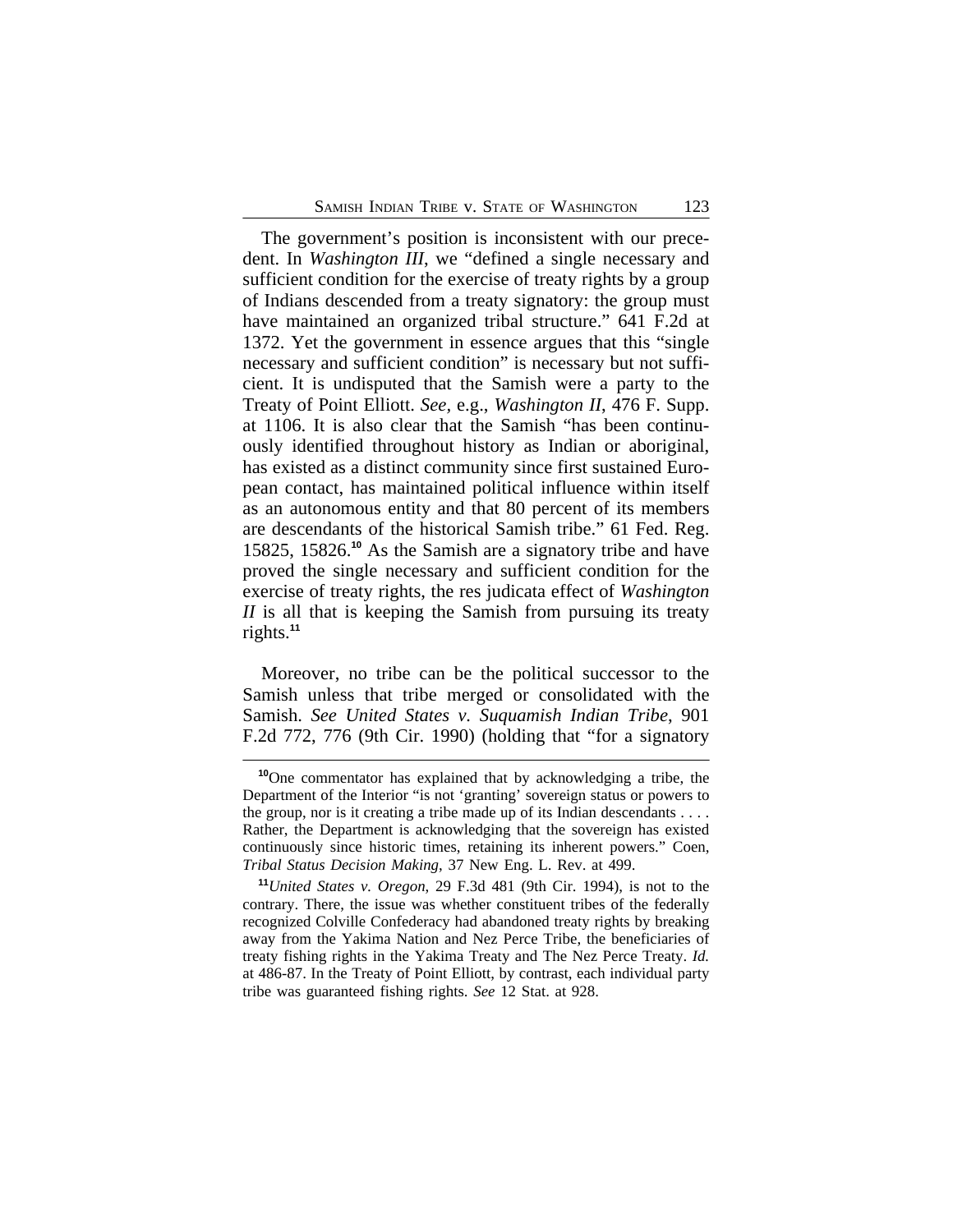tribe to obtain treaty tribe status from another signatory tribe, it must first show that the two tribes or cohesive bands thereof consolidated or merged and demonstrate also that together they maintain an organized tribal structure"). The district court in *Greene v. Babbitt* specifically reinstated a finding by the ALJ that the Samish and the Swinomish had not merged, 943 F. Supp. at 1288 & n.13, and the fact that some members of the Swinomish and Lummi tribes have Samish ancestry does not make them political successors to the Samish. *See Oregon*, 29 F.3d at 484. To the extent that the district court in *Washington I* found that the Samish had merged or combined with the Lummi and the Swinomish,**<sup>12</sup>** this is clearly inconsistent with the federal recognition of the Samish. *See* 25 C.F.R. § 83.7(c) (identifying one of the mandatory criteria for recognition as the petitioner's maintenance of "political influence or authority over its members as an autonomous entity from historical times until the present").

**[5]** We conclude that the district court misinterpreted our precedents, and thereby abused its discretion, in ruling that the fact of federal recognition had no impact on whether the Samish may exercise treaty fishing rights. Federal recognition is determinative of the issue of tribal organization, the issue upon which the Samish were denied treaty fishing rights in *Washington II.* As the Samish's lack of recognition was a circumstance beyond the tribe's control, their subsequent recognition is an extraordinary circumstance that warrants setting aside the judgment in *Washington II*.

**<sup>12</sup>**The district court found that "[t]he present Lummi Tribe also includes descendants of the Semiahmoo and Samish Indians of 1855." *Washington I*, 384 F. Supp. at 360. Without naming the Samish, the district court found that "[t]he intervenor Swinomish Indian Tribal Community is the presentday tribal entity which, with respect to the matters that are the subject of this litigation, is a political successor in interest to certain tribes and bands and groups of Indians which were parties to the Treaty of Point . . . ." *United States v. Washington*, 459 F. Supp. 1020, 1039 (W.D. Wash. 1978).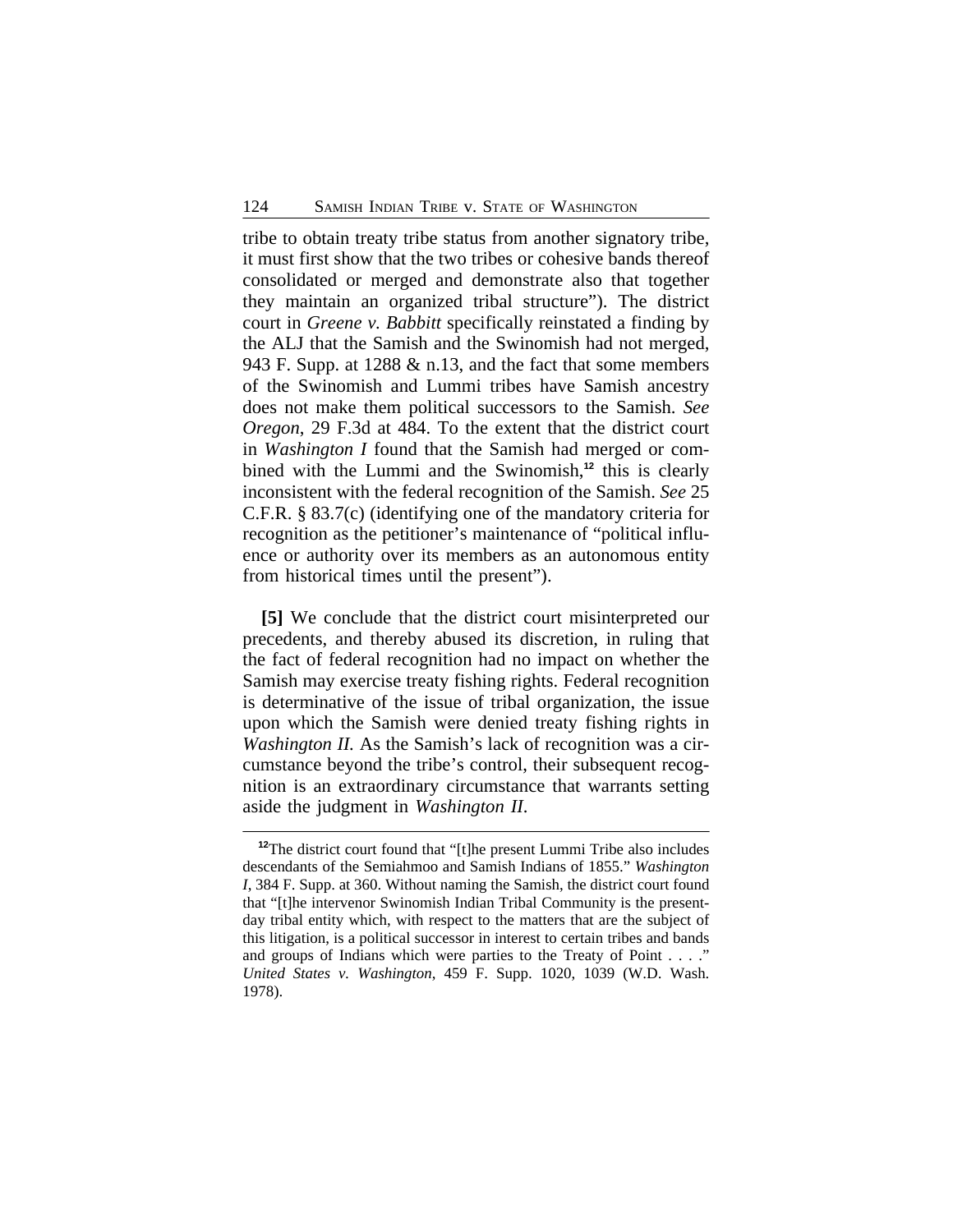## **II. Do the District Court's Finality Concerns Independently Support Its Denial of the Samish's Rule 60(b)(6) Motion?**

Although we conclude that federal recognition of the Samish constitutes an extraordinary circumstance for purposes of Rule 60(b)(6), we still must decide whether the district court's finality concerns independently justify its denial of the Samish's motion.

The Samish argue that the district court abused its discretion by failing to balance finality concerns against the interest in achieving justice. The district court stated that the motion raised two principal issues: (1) whether extraordinary circumstances justified reopening the judgment, and (2) "whether the interests in finality are paramount to other interests." Having concluded that the lack of extraordinary circumstances was an independent basis for denying relief, the district court did not balance finality concerns but rather stated that they were "[a]n equally compelling factor."

In discussing the interest in finality, the district court stated:

The United States and the Opposition Tribes point out that, in reliance on *Washington II*, this court has approved many state-tribal fish management plans, mediated and decided intertribal disputes on treaty fishing issues, determined treaty tribes' usual and accustomed fishing places, and decided allocation issues. The United States and Opposition Tribes rightly observe that management of fish harvest involves a delicate balancing of interests within the overall framework and that these management plans — achieved after considerable time and expense would be upset by the addition of another Tribe at this late stage.

. . . The Samish have not convincingly rebutted, nor could they, the unmistakable conclusion that, at this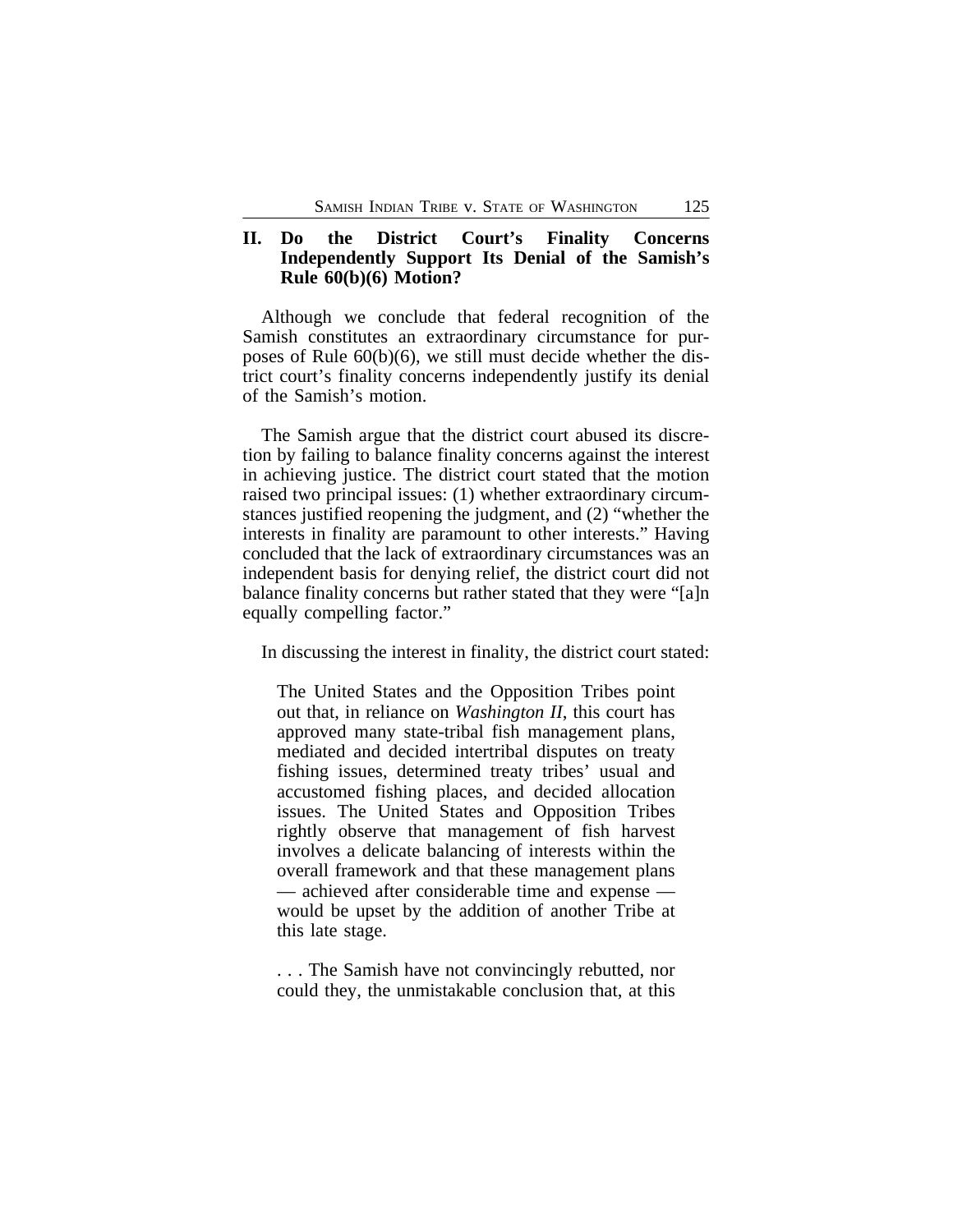stage, their addition would wreak havoc on hardwrought management agreements and plans.

(Citation omitted.) The district court also noted that the interest in finality is at its zenith in natural resource allocation cases.

In its motion for reconsideration, the Samish included a proposal to minimize possible disruptions that its participation in *Washington I* would entail. The Samish noted that three of the tribes participating in *Washington I* had established themselves as successors in interest to Samish treaty rights, and the Samish "would agree to exercise treaty fishing rights under the orders in the case that apply to these three tribes, and under the regulatory authority and framework of the three tribes." Under this proposal, the Samish argued, their inclusion would not disrupt existing orders.

Despite "the Samish's efforts to craft a workable, minimally disruptive framework for the Tribe's intervention," the district court remained unconvinced: "Under any scenario, the Samish, in addition to the other newly recognized Tribes likely to seek intervention, would necessarily inject themselves into sensitive agreements and upset current treaty tribes' allocations." The district court then hedged its conclusion somewhat by pointing out that finality concerns "were not the sole or even the chief basis for denying the tribe's motion to reopen," and that "[t]o focus on mitigating the effects of reopening a judgment, rather than on whether reopening a judgment is procedurally allowable, is to put the cart before the horse." It also noted that "even putting aside the finality concerns . . . , there are ample reasons to deny the Tribe another chance at litigating its treaty status."

**[6]** Because it is unclear to what extent the district court relied on finality concerns in denying the Samish's motions, especially after the Samish submitted a proposal for minimizing the disruptive effects of its participation in *Washington I*,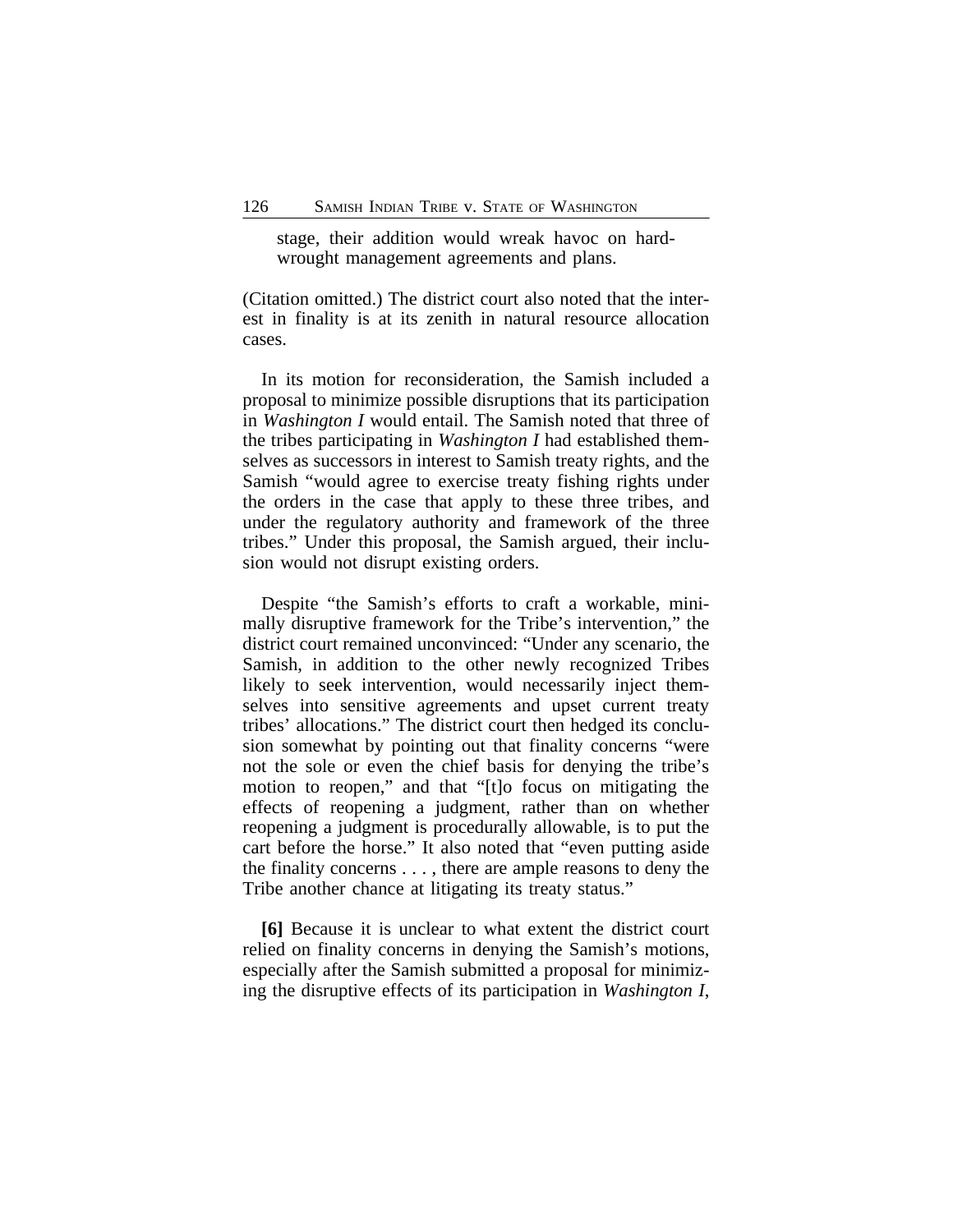we conclude that finality concerns do not independently support the district court's denial of the Samish's Rule 60(b)(6) motion. That is, had the district court properly concluded that federal recognition was an extraordinary circumstance the somewhat speculative concerns about finality are insufficient to have carried the day.

The Opposition Tribes' point is well taken that "[h]aving supervised the litigation since 1970, the district court is in the best position to judge the impact adding new parties might have."**13** Nevertheless, the fact that the district court has ongoing judicial supervision of *Washington I* undercuts these finality concerns. Unlike a judgment between private parties, the allocation of natural resources between treaty tribes and others cannot help but be an ongoing venture. Indeed, the 17,500 docket entries and more than 50 separately-numbered subproceedings in *Washington I* are testament to the inherent *lack* of finality of the judgment. Finally, the fact that the government and the Opposition Tribes in *Washington II* argued that Samish recognition could well justify reopening further weakens finality concerns.

### **CONCLUSION**

**[7]** For the foregoing reasons we reverse the order of the district court denying the Samish's Rule 60(b)(6) motion and remand for further proceedings consistent with this opinion.

#### **REVERSED and REMANDED.**

**<sup>13</sup>**We note, however, that a number of different district judges have presided over various parts of this case in the 34 years that it has been pending in the Western District of Washington.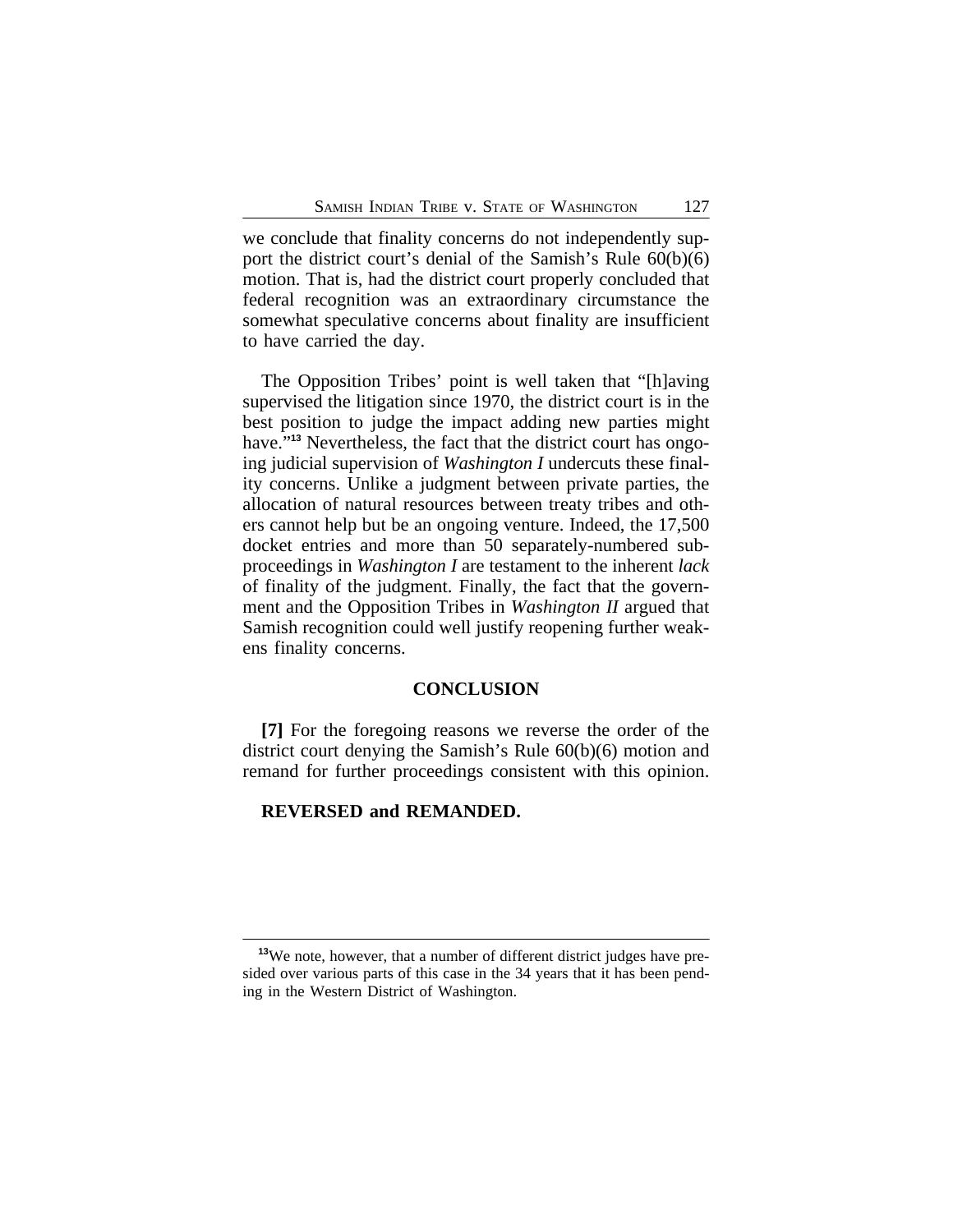#### BEA, Circuit Judge, dissenting:

Appellant Samish Indian Tribe ("Samish Tribe") appeals the district court's order denying the Samish Tribe's motion pursuant to Federal Rule of Civil Procedure 60(b)(6) for relief from the district court's prior judgment in *United States* v. *Washington*, 476 F. Supp. 1101 (W.D. Wash. 1979), *aff'd*, 641 F.2d 1368 (9th Cir. 1981) ("*Washington II*"). The majority opinion holds that the district court abused its discretion in denying the Samish Tribe's Rule 60(b)(6) motion because "[f]ederal recognition [of the Samish Tribe] is determinative of the issue of tribal organization, the issue upon which the Samish were denied treaty fishing rights in *Washington II*," and "[a]s the Samish's lack of recognition was a circumstance beyond the tribe's control, their subsequent recognition is an extraordinary circumstance that warrants setting aside the judgment in *Washington II*." Slip op. at 124.

With respect, I believe the majority opinion errs in two regards. *First*, federal recognition as a tribe has never been required to establish off-reservation fishing rights pursuant to the Treaty of Point Elliott (1855), and the Samish Tribe was not precluded in *Washington II* from presenting evidence of having maintained an organized tribal structure, which evidence could have supported a finding that it was entitled to such treaty fishing rights. *Second*, neither the federal recognition of the Samish Tribe by the Bureau of Indian Affairs ("BIA") nor the BIA's underlying factual findings constitute evidence that the Samish Tribe maintained an organized tribal structure to which a district court determining treaty status must accord any deference. Because I believe the majority opinion departs from our jurisprudence in holding otherwise,**<sup>1</sup>** I respectfully dissent.

<sup>&</sup>lt;sup>1</sup>Except " 'when an intervening Supreme Court decision undermines an existing precedent of the Ninth Circuit, and both cases are closely on point,'" "[a] three-judge panel generally has no power to overrule a decision of this court." *Rotec Industries, Inc.* v. *Mitsubishi Corp.*, 348 F.3d 1116, 1122 n.3 (9th Cir. 2003). Rather, "[s]uch a ruling may be handed down [only] by an en banc panel of this court or the United States Supreme Court (and state high courts on issues of state law)." *Id*.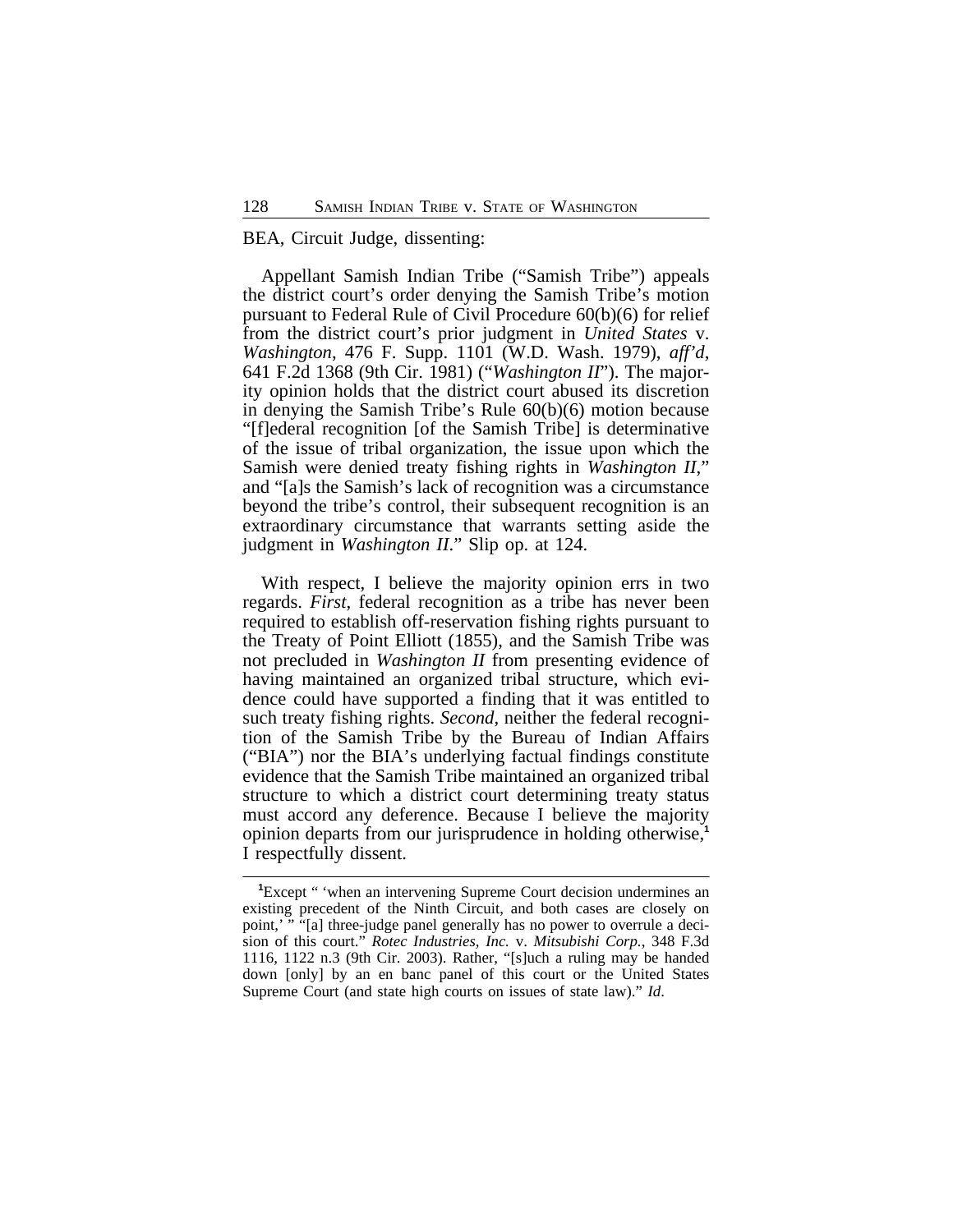## A.

I.

# The issue before this court is not whether the Samish Tribe might qualify for off-reservation fishing rights pursuant to the Treaty of Point Elliott were it to commence an action today. Rather, as the majority opinion states: "The crucial issue here is whether the fact that the Samish had the opportunity to litigate this issue in *Washington II* means that the Samish were not 'prevented . . . from proceeding with the prosecution or

defense of the action in a proper fashion.' " Slip op. at 122 (internal citation omitted). The majority opinion answers in the negative; I believe our precedent requires an affirmative answer.

Our precedent in this area of the law and with regard to the very parties at issue here makes clear, if nothing else, that whether a group of Native Americans are recognized as a tribe by the federal government is a distinct legal inquiry from whether that same group of Native Americans qualify for offreservation fishing rights pursuant to the Point Elliott and related treaties. Further, recognition as a tribe is *not* a necessary precondition to qualify for such treaty fishing rights.**<sup>2</sup>**

Thus, in *United States* v. *Washington*, 520 F.2d 676, 692- 93 (9th Cir. 1975) ("*Washington I*") (emphasis added), we held: "Nonrecognition of the tribe by the federal government and the failure of the Secretary of the Interior to approve a tribe's enrollment may result in loss of statutory benefits, *but can have no impact on vested treaty rights*." Likewise, when the district court in *Washington II* held that "[o]nly tribes rec-

**<sup>2</sup>**This precedent in no way renders federal recognition a nullity. Rather, "[f]ederal recognition brings its own obvious rewards, not the least of which is the eligibility of federal money for tribal programs, social services and economic development." *Green* v. *United States*, 996 F.2d 973, 978 (9th Cir. 1993) ("*Green I*").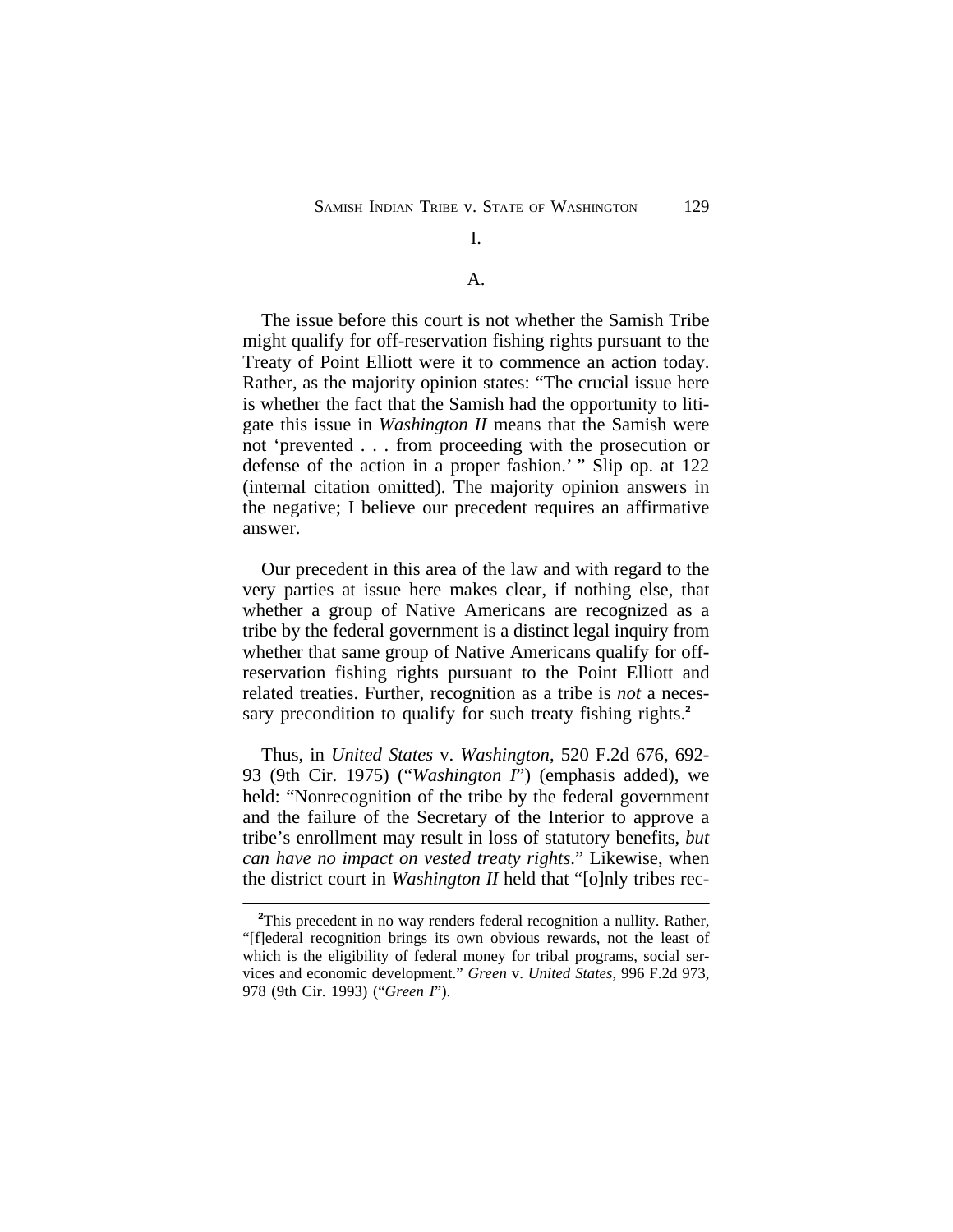ognized as Indian political bodies by the United States may possess and exercise the tribal fishing rights secured and protected by the treaties of the United States," 476 F. Supp. at 1111, we held on appeal:

This conclusion is clearly contrary to our prior holding and is foreclosed by well-established precedent. . . .

\* \* \*

We have defined a single necessary and sufficient condition for the exercise of treaty rights by a group of Indians descended from a treaty signatory: the group must have maintained an organized tribal structure.

*Washington II*, 641 F.2d at 1371, 1372; *accord id*. at 1374 (Canby, J., dissenting) ("The majority opinion quite correctly rejects the conclusion of law that federal recognition is essential to the exercise of treaty rights."). In *United States* v. *Suquamish Indian Tribe*, 901 F.2d 772, 776 n.10 (9th Cir. 1990) (emphasis added), we noted that "*[f]ederal recognition by the Department of Interior is not required for a tribe to obtain treaty tribe status*." Again, in *Green I*, "[w]e recognize[d] that the two inquiries are similar," but reiterated that "each determination serves a different legal purpose and has an independent legal effect" and that "*[f]ederal recognition is not a threshold condition a tribe must establish to fish under the Treaty of Point Elliott*." 996 F.2d at 976 (emphasis added); *accord id*. at 981 (Reinhardt, J., dissenting) (arguing that "federal recognition *necessarily* qualifies for treaty rights a tribe that claims them," but acknowledging that "federal recognition is not a precondition to receiving treaty rights") (emphasis in original). Finally, in *Green* v. *Babbitt*, 64 F.3d 1266, 1270 (9th Cir. 1995) ("*Green II*"), we reviewed our precedent and held once more: "[T]he recognition of the tribe for purposes of statutory benefits is a question wholly indepen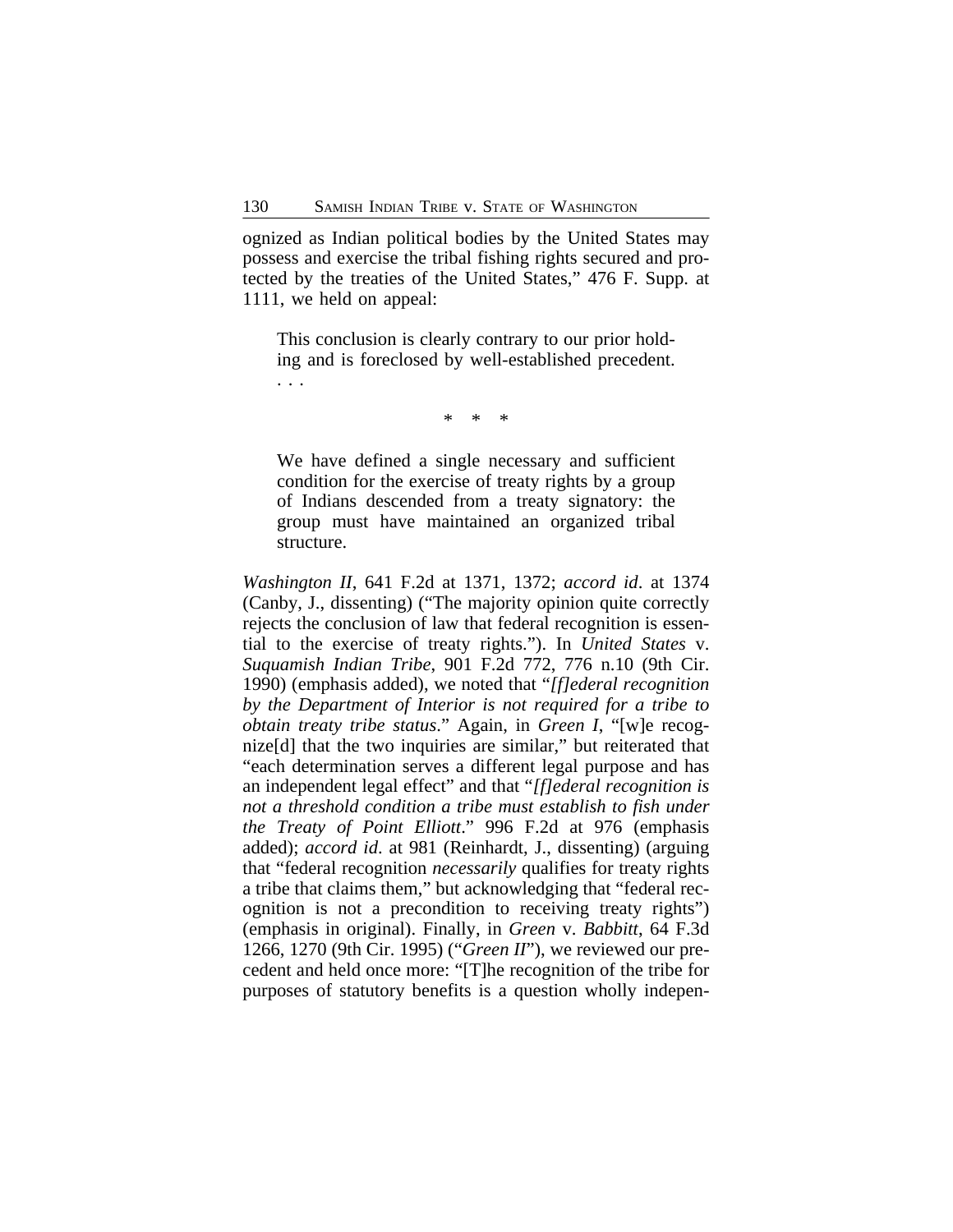dent of treaty fishing rights. . . . Our decision in [*Green I*] can leave no serious doubt that our court regards the issues of tribal treaty status and federal acknowledgment as fundamentally different." **3**

Our precedent is equally clear that although recognition as a tribe may be a decision generally left to the discretion of the Executive Branch, "[w]hether a group of citizens of Indian ancestry is descended from a treaty signatory and has maintained an organized tribal structure [so as to qualify for offreservation fishing rights pursuant to the Point Elliott and related treaties] is a factual question which a district court is competent to determine." *Washington I*, 520 F.2d at 693; *accord Washington II*, 641 F.2d at 1371.

Thus, the fact alone that the Samish Tribe was not recognized by the federal government at the time of *Washington II* in no way prevented it from proffering the type of evidence that could have resulted in a finding by the district court in *Washington II* that the Samish Tribe had maintained an organized tribal structure and, therefore, was entitled to offreservation fishing rights pursuant to the Treaty of Point Elliott. Indeed, two other tribes did precisely this. Specifically, in *Washington I*, the district court held that the Stillaguamish Tribe and Upper Skagit Tribe were both entitled to off-reservation fishing rights pursuant to the Treaty of Point Elliott *despite the fact that they were not at the time recognized as tribes by the federal government*. *United States* v. *Washington*, 384 F. Supp. 312, 378-79, 406 (W.D. Wash. 1974), *aff'd*, 520 F.2d 676 (9th Cir. 1975) ("*Washington I*"). We affirmed:

The Stillaguamish and Upper Skagit Tribes . . . are not recognized as organized tribes by the federal

**<sup>3</sup>** In light of this precedent, the majority opinion's statement that "the Samish's inability to exercise their treaty fishing rights hinged on their status as an unrecognized tribe," Slip op. at 114, is inexplicable.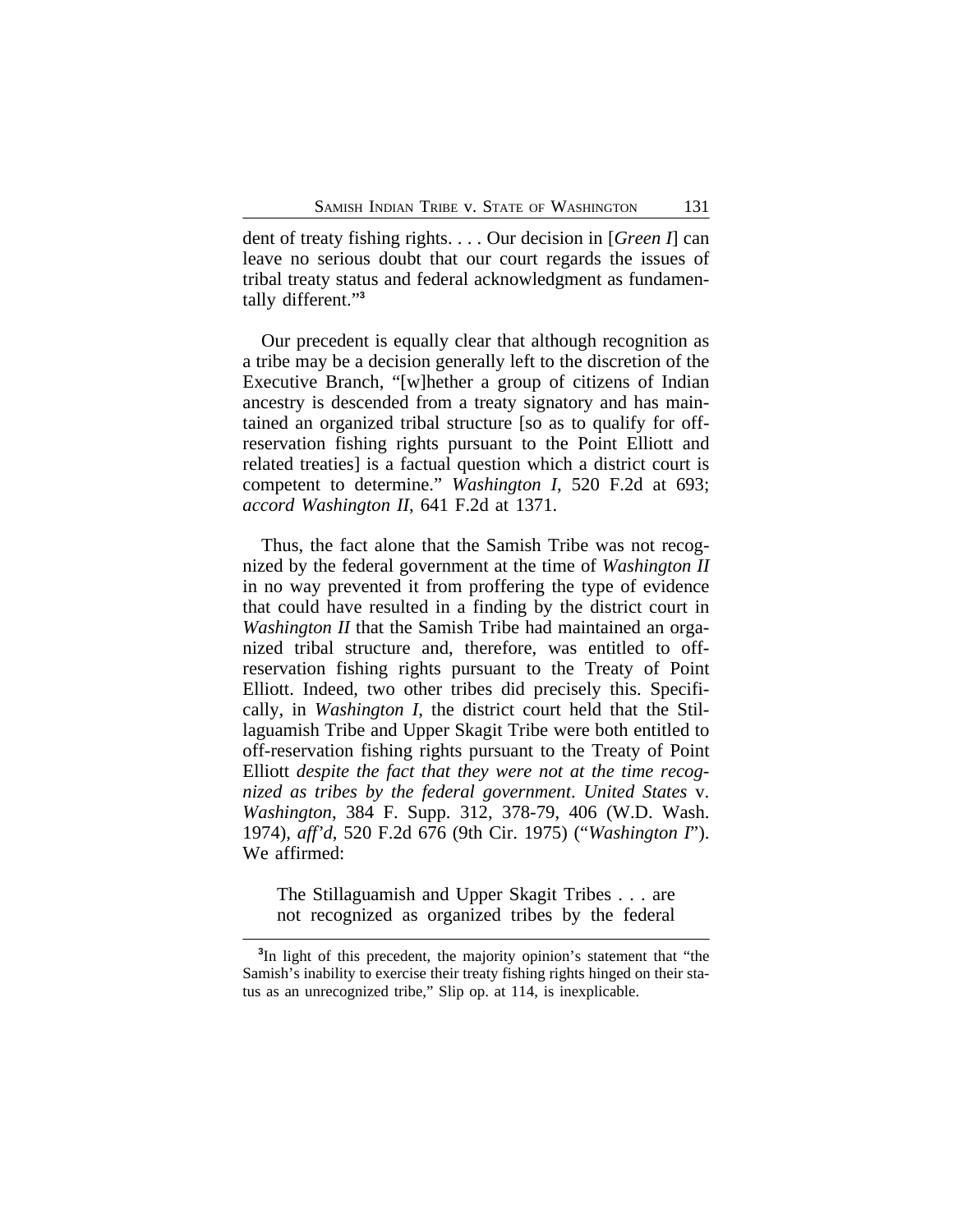government. . . . Evidence supported the court's findings that the members of the two tribes are descendants of treaty signatories and have maintained tribal organizations. We therefore affirm the district court's conclusion that the Stillaguamish and Upper Skagit Tribes are entities possessing rights under the Treaty of Point Elliott.

*Washington I*, 520 F.2d at 692-93. Nor, finally, has the Samish Tribe alleged, much less proved, that the evidence demonstrating that it was entitled to off-reservation fishing rights pursuant to the Treaty of Point Elliott was unavailable at the time of the trial held in *Washington II* to adjudicate this issue.

Because the Samish Tribe has presented no evidence that it was precluded from doing precisely what the Stillaguamish and Upper Skagit Tribes did, it has not shown that it was " 'prevented . . . from proceeding with the prosecution or defense of the action in a proper fashion,' " Slip op. at 122, such that its recognition as a tribe now should permit it to set aside the judgment in *Washington II*. **4**

#### B.

Despite this clear, consistent and controlling authority, the majority opinion "conclude[s] that the Samish were effectively prevented from proving their tribal status 'in a proper fashion' " for three reasons:

**<sup>4</sup>**Nor, as the majority opinion recognizes, is the fact "[t]hat an ALJ arrived at a different factual finding [as to federal recognition] on better evidence . . . a reason for granting a Rule 60(b)(6) motion. *See Alpine Land & Reservoir Co.*, 984 F.2d at 1049 (holding that Rule  $60(b)(6)$  'is to be utilized only where extraordinary circumstances prevented a party from taking timely action to prevent or correct an erroneous judgment')." Slip op. at 122.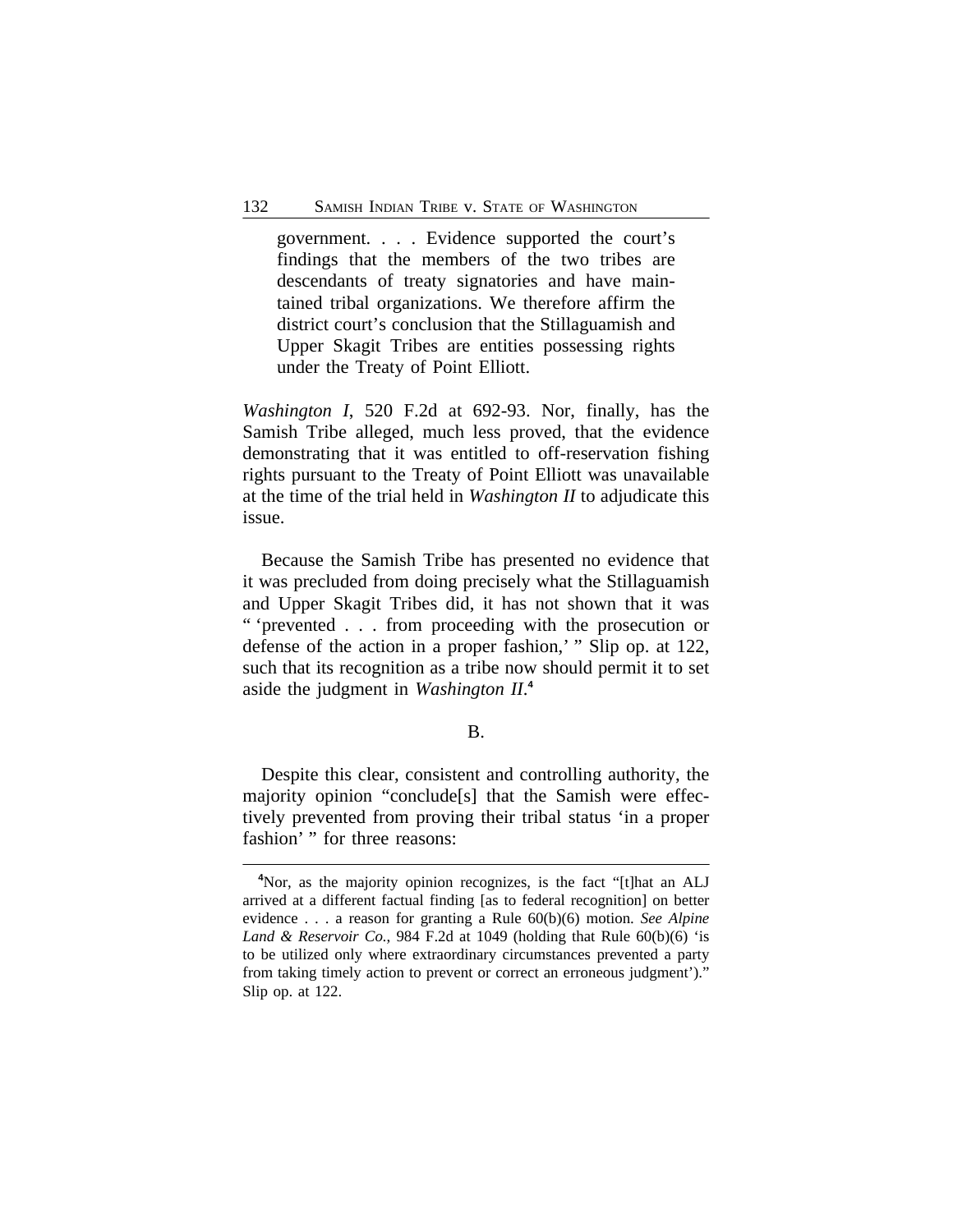[1] the government's 'excessive delays and . . . misconduct' in withholding of recognition from the Samish, a circumstance beyond their control; [2] the government's position in *Washington II* that federal recognition was necessary and that future federal recognition might justify revisiting the treaty rights issue; and [3] the district court's erroneous conclusion that nonrecognition was decisive and wholesale adoption of the United States' boilerplate findings of fact in *Washington II*. . . .

Slip op. at 122. But none of these factors supports granting the Samish Tribe's Rule 60(b)(6) motion.

*First*, although the Samish Tribe initially applied for federal recognition in 1972 and were not finally recognized until 1996, whether the Samish Tribe was entitled to offreservation fishing rights pursuant to the Treaty of Point Elliott was an issue tried and submitted before the district court in *Washington II* in 1977. *Green* v. *Babbitt*, 943 F. Supp. 1278, 1281 (W.D. Wash. 1996) ("*Green III*") (date of initial application for federal recognition); 61 Fed. Reg. 15825 (date of federal recognition); *Washington II*, 641 F.2d at 1371 n.4 (date of submission before district court). Thus, the majority if not all of the " 'excessive delays and . . . misconduct,' " Slip op. at 122, on which the majority opinion relies occurred after the issue was tried and submitted in *Washington II*.

Further, as noted above, there is no showing that the fiveyear delay immediately following the Samish Tribe's application for federal recognition to the BIA precluded the Samish Tribe from submitting to the district court in *Washington II* the same evidence of having maintained an organized tribal structure that it had submitted or thereafter would submit to the BIA. Nor is there evidence that the Samish Tribe applied for a postponement of their treaty-rights trial and submission to allow the BIA to determine its recognition claim.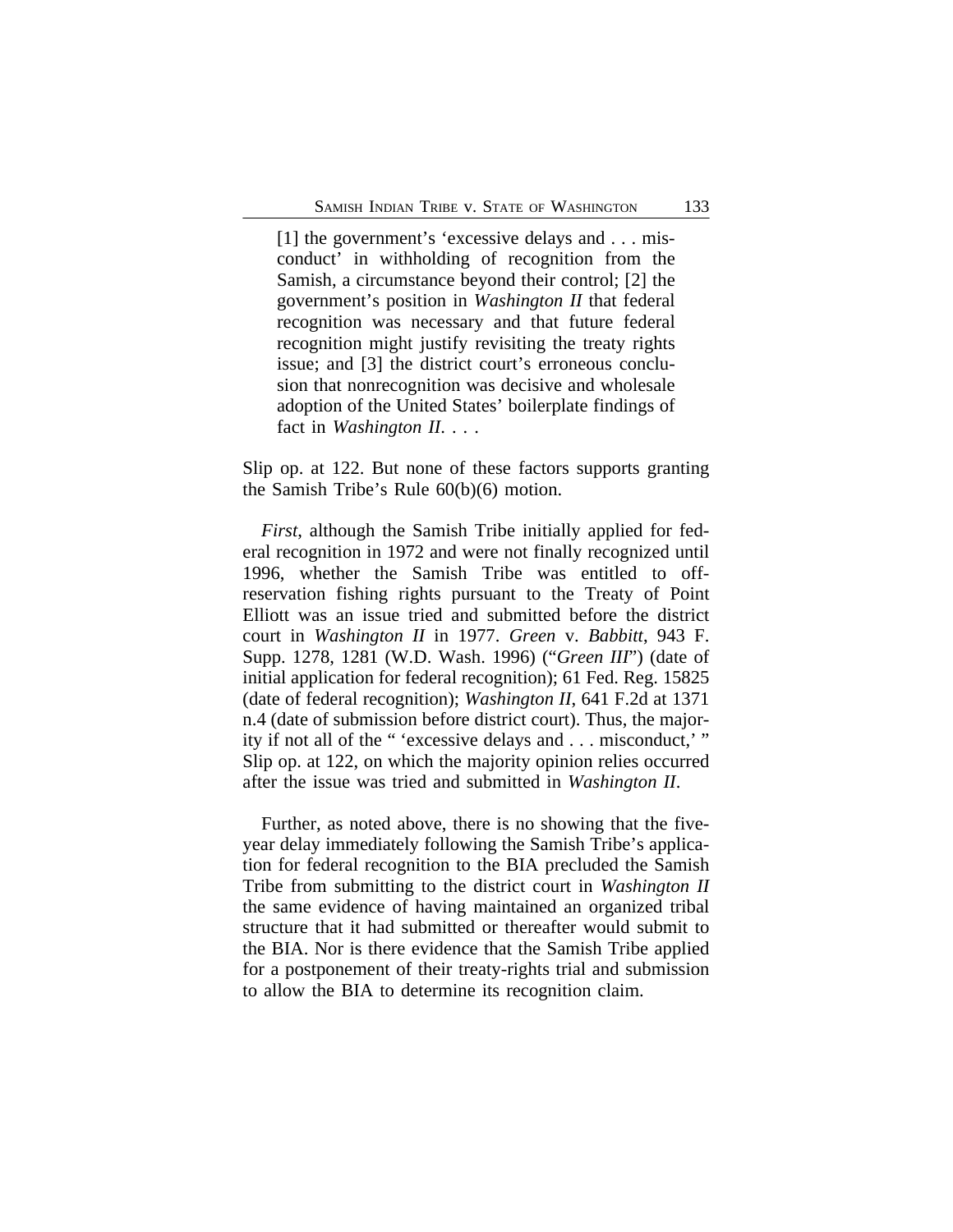*Second*, "the government's position in *Washington II* that federal recognition was necessary and that future federal recognition might justify revisiting the treaty rights issue," Slip op. at 122, is irrelevant to whether a case is made out for Rule  $60(b)(6)$  relief. The government's position in no way hindered, much less precluded, the Samish Tribe from offering evidence in the *Washington II* district court trial of having maintained an organized tribal structure that could have resulted in a finding by that district court that the Samish were entitled to off-reservation fishing rights pursuant to the Treaty of Point Elliott, as did the unrecognized Stillaguamish and Upper Skagit Tribes. Nor can the Samish Tribe claim the government is estopped to require evidence of having maintained an organized tribal structure by its statement that the issue of treaty rights might be subject to review were the Samish Tribe federally recognized. Any reliance on these statements was unreasonable in view of our holdings. As noted above, even prior to *Washington II*, we had held in *Washington I* that federal recognition as a tribe is *not* a necessary precondition for off-reservation fishing rights pursuant to the Treaty of Point Elliott and that district courts are competent to make the necessary determinations:

The Stillaguamish and Upper Skagit Tribes . . . are not recognized as organized tribes by the federal government. . . . Nonrecognition of the tribe by the federal government and the failure of the Secretary of the Interior to approve a tribe's enrollment may result in loss of statutory benefits, but can have no impact on vested treaty rights. Whether a group of citizens of Indian ancestry is descended from a treaty signatory and has maintained an organized tribal structure is a factual question which a district court is competent to determine. . . . Evidence supported the court's findings that the members of the two tribes are descendants of treaty signatories and have maintained tribal organizations. We therefore affirm the district court's conclusion that the Stillaguamish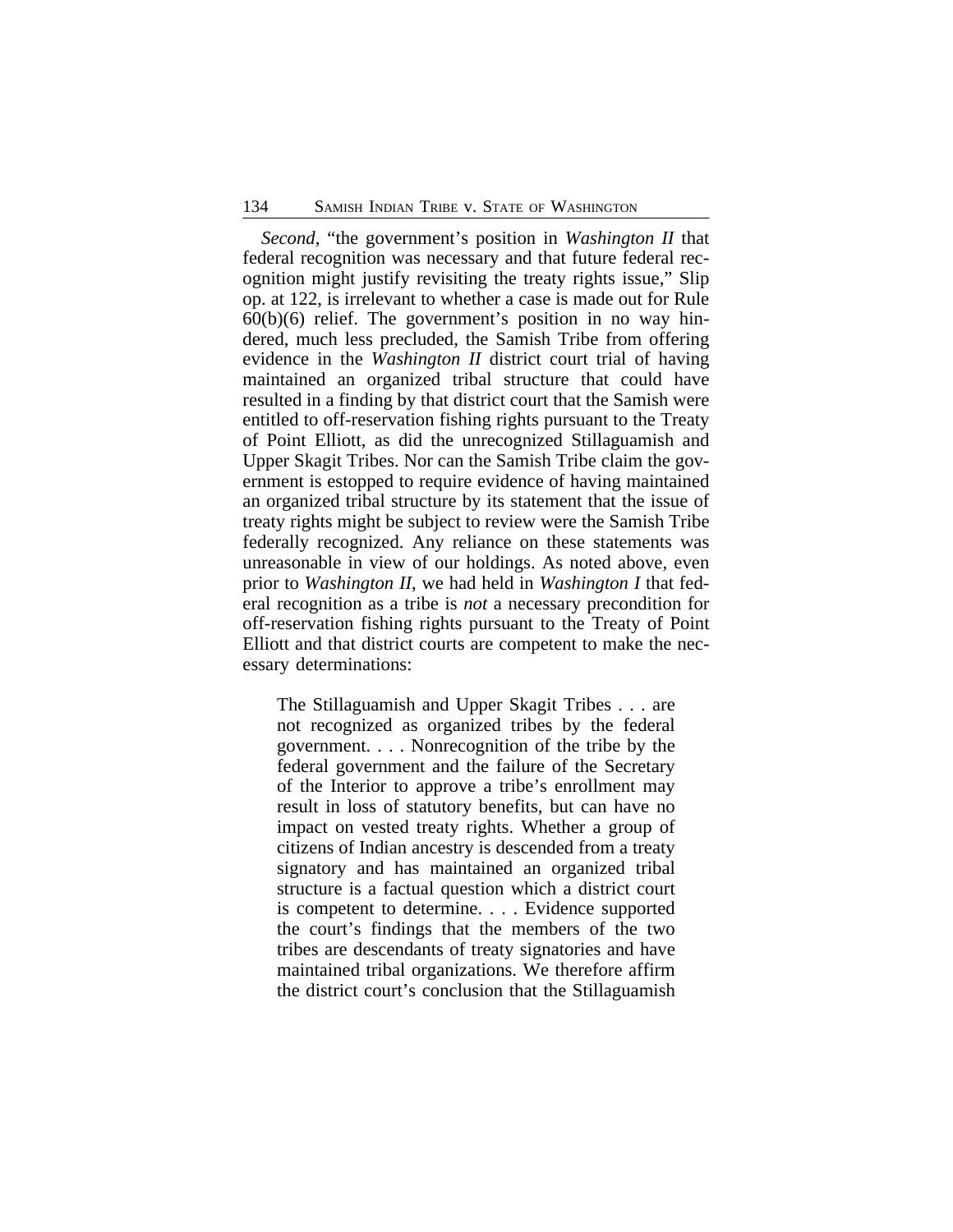and Upper Skagit Tribes are entities possessing rights under the Treaty of Point Elliott.

*Washington I*, 520 F.2d at 692-93 (internal citations omitted). Accordingly, in *Washington II*, we characterized arguments otherwise as "*clearly* contrary to" and "foreclosed by *wellsettled* precedent." 641 F.2d at 1371 (emphasis added).

*Third*, nor is "the district court's erroneous conclusion that nonrecognition was decisive and wholesale adoption of the United States' boilerplate findings of fact in *Washington II*," Slip op. at 122, relevant. On appeal, as noted above, we expressly corrected the district court's erroneous conclusion. *Washington II*, 641 F.2d at 1371 ("The district court's] conclusion is clearly contrary to our prior holding and is foreclosed by well-settled precedent."). Noting that "[t]he district court's statement that federal nonrecognition is decisive, together with its listing of other purported considerations, makes it difficult for us to determine the precise basis for the court's holding that the tribes may not exercise treaty rights," we then "examine[d] the record" ourselves "to determine whether the district court reached the correct result." *Id*. at 1372.

[T]he district court specifically found that the appellants had not functioned since treaty times as 'continuous separate, distinct and cohesive Indian cultural or political communit(ies).'

*After close scrutiny, we conclude that the evidence supports this finding of fact*. Although the appellants now have constitutions and formal governments, the governments have not controlled the lives of the members. Nor have the appellants clearly established the continuous informal cultural influence they concede is required.

The appellants' members are descended from treaty tribes, but they have intermarried with non-Indians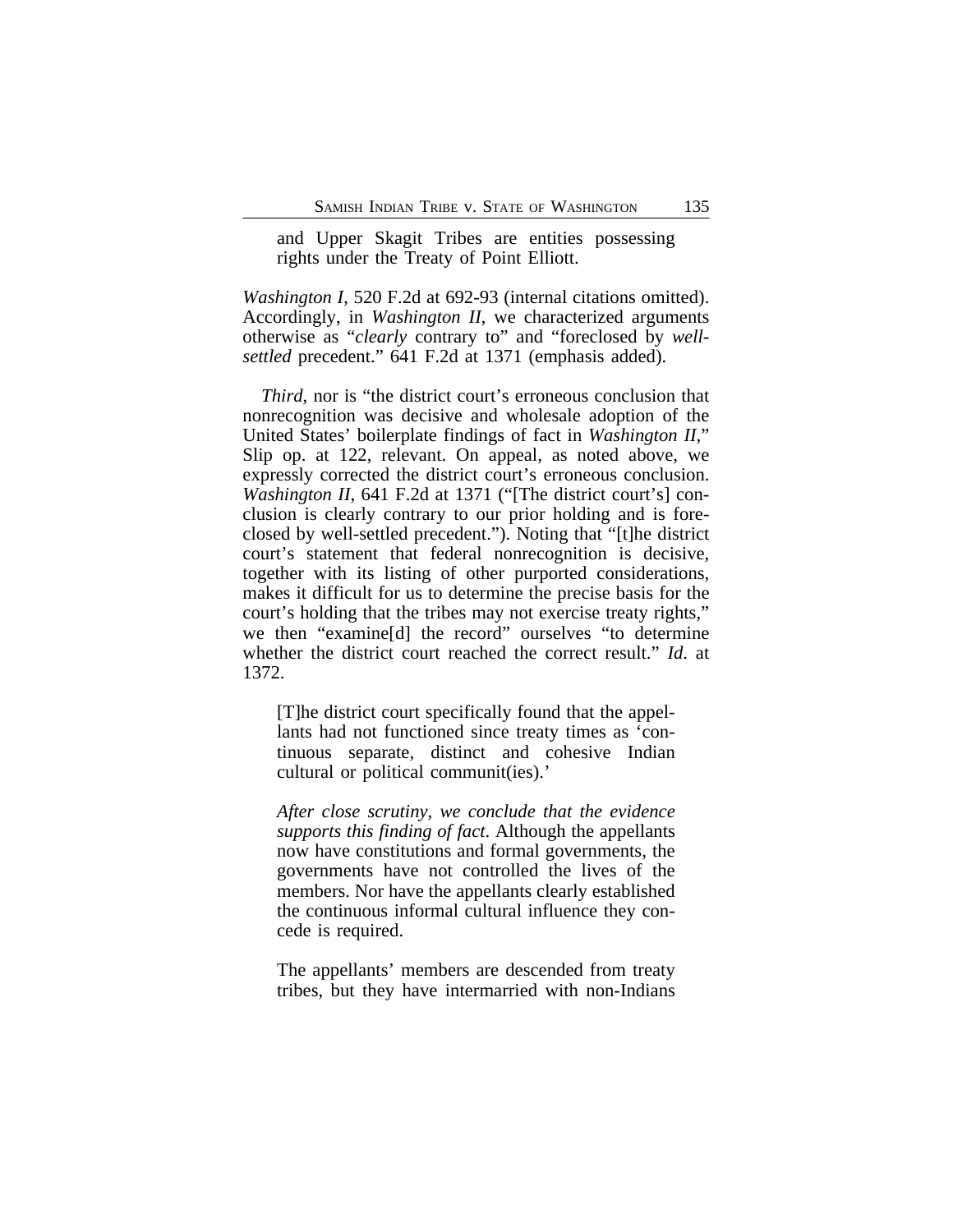and many are of mixed blood. That may be true of some members of tribes whose treaty status has been established. But unlike those persons, those who comprise the groups of appellants have not settled in distinctively Indian residential areas.

We cannot say, then, that the finding of insufficient political and cultural cohesion is clearly erroneous.

*Washington II*, 641 F.2d at 1373-74 (emphasis added; internal citations omitted).

Indeed, the argument that the district court's erroneous conclusion of law in *Washington II* so "permeated the entire factual history," *id*. at 1375 (Canby, J., dissenting), that the findings of fact could not be relied upon even by this court when it applied the correct standard is one that was heralded by the dissent in *Washington II* and, as demonstrated above, rejected by the majority:

My difference with the majority is that I am unable to say that the findings of the district court resolve the determinative question of tribal continuity or provide us with the means to do so upon review.

\* \* \*

[T]he conclusions of law help to illustrate the deficiencies of the findings of fact upon which the decision of the district court is based. The findings that appellants had not maintained a 'continuous separate, distinct and cohesive Indian cultural or political communit(ies)' or 'organized tribal structure(s) in a political sense' amounted in context to findings that appellants lacked federal recognition or attributes necessarily dependent upon federal recognition. These findings consequently do not resolve the crucial factual issue and cannot support the judgment.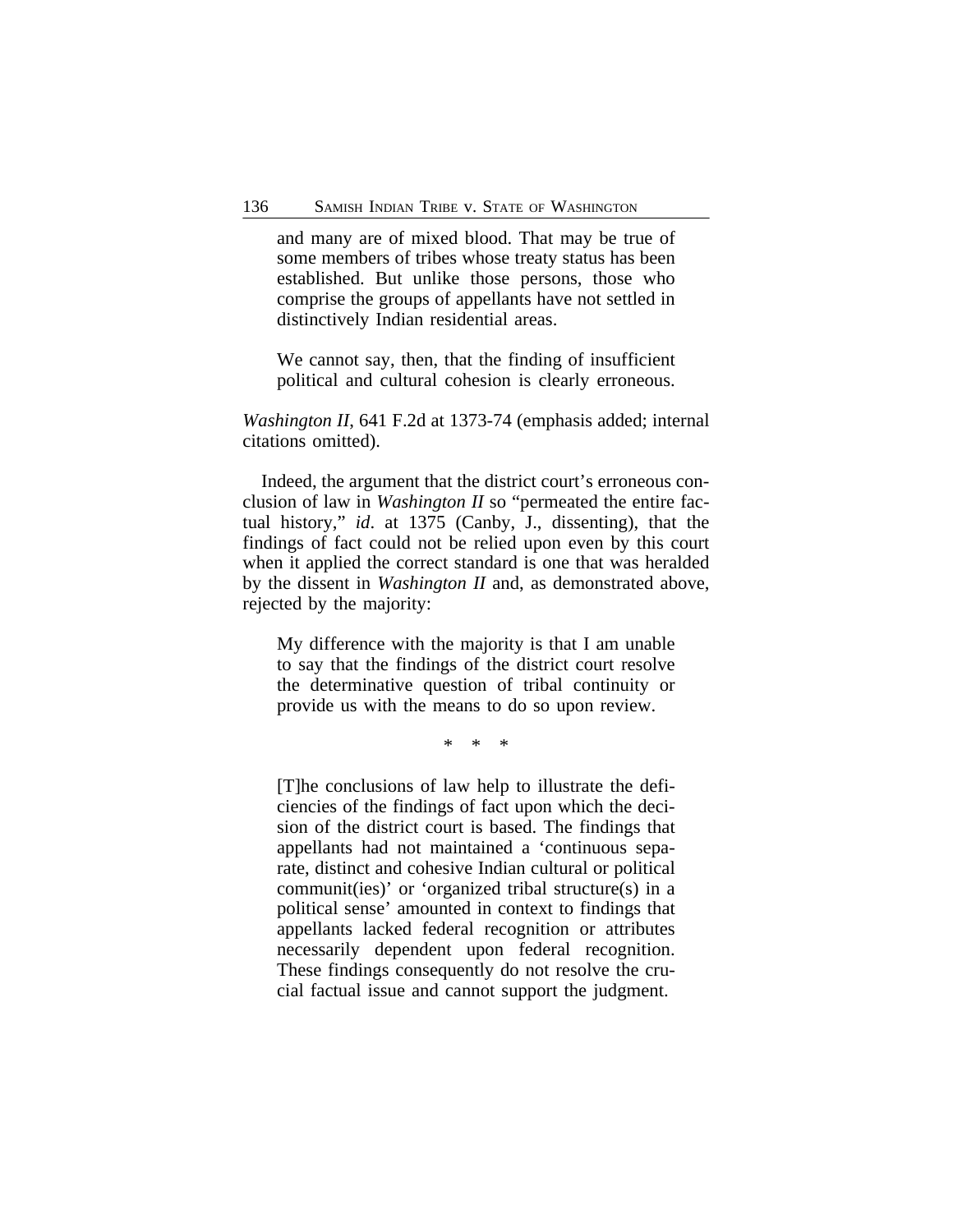Application of the proper legal standards to this case requires new determination of fact, and possibly additional evidence relating to the political organization of the relevant tribes at treaty times. I would therefore remand the matter to the district court for determinations whether appellants have maintained tribal structures reflecting the degree of organization that existed at the time of the treaties, with reasonable allowances for adaptation to changing conditions, and whether some defining characteristic of the original tribes persists in appellants as evolving tribal communities.

*Id*. at 1374, 1375-76 (Canby, J., dissenting). The majority opinion recognizes that this is an argument already made and rejected, Slip op. at 114 n.3, but pays no heed to the crucial finding of not having maintained an organized tribal structure, approved by our decision. Such insouciance to our precedent is inadvisable.

#### II.

Although acknowledging that "we have never explicitly held that federal recognition necessarily entitles a signatory tribe to exercise treaty rights," the majority opinion asserts that "this is an inevitable conclusion." Slip op. at 121. Again, this is contrary to our precedent.

In *Green I*, what was thereafter recognized as the Samish Tribe appealed to the district court from the BIA's denial of the Samish Tribe's petitions for recognition. 996 F.2d at 975. The Tulalip Tribe moved to intervene, asserting "two related interests": (1) "that their treaty fishing allocations are threatened by dilution" because the "renewed administrative inquiry into the Samish tribal status will raise nearly identical questions" as those relevant to the Samish Tribe's treaty status; and (2) that "parallel determinations by the BIA will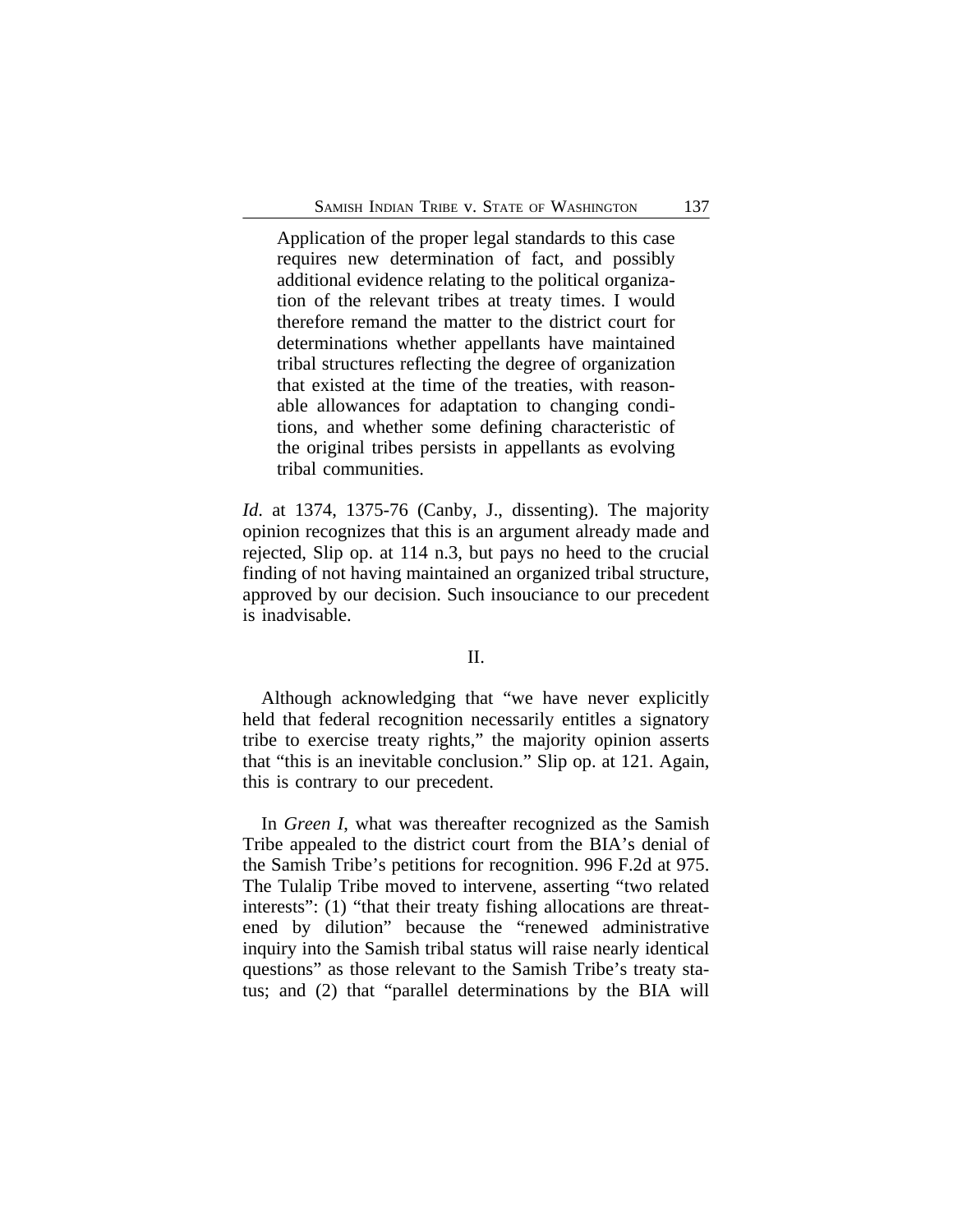undermine the precedential effect" of *Washington I* and *Washington II*. *Id*. at 976-77.

The district court denied the motion, holding "that the action did not implicate treaty claims," and we affirmed. *Id*. at 975. As to the first asserted interest, we held that federal recognition "serves a different legal purpose and has an independent legal effect" than does a determination whether the Samish Tribe has treaty rights: "Even if they obtain federal tribal status, the Samish would still have to confront the decisions in *Washington I and II* before they could claim fishing rights." *Id*. at 976-77. As to the second asserted interest, we noted that "the district court ruled expressly that the ALJ 'will not consider' treaty rights" and "that the Samish may not use the reopened hearing [on federal recognition] to attack the [*Washington II*] decision." *Id*. at 977. Further, it held that "[a]ny attempt to relitigate treaty fishing rights would occur in the separate, ongoing *Washington I* forum, where the Tulalip are already parties." *Id*. We continued: *Washington I* "is the forum that will resolve ultimately any attempt to reallocate treaty fishing rights and that is the forum where the Tulalip *and all other interested parties* can have their say." *Id*. at 977-78 (emphasis in original).

Our holding in *Green I* that the proper fora — if any — to relitigate the Samish Tribe's treaty rights were *Washington I and II* and our promise to the Tulalip Tribe that it would have an opportunity to protect its interests in those fora compels the conclusion that federal recognition does *not* necessarily entail treaty status. Indeed, this is clearly what we meant when we said: "Allowing the Tulalip to intervene would only further confuse the issues and postpone what may be inevitable: a direct challenge to the allocation of treaty fishing rights, *which would be fully and independently litigated in the Washington I forum*." *Id*. at 978 (emphasis added). It would have been an empty promise — indeed, a complete deprivation of due process — to deny the Tulalip Tribe's motion to intervene in the Samish BIA recognition proceedings on the basis that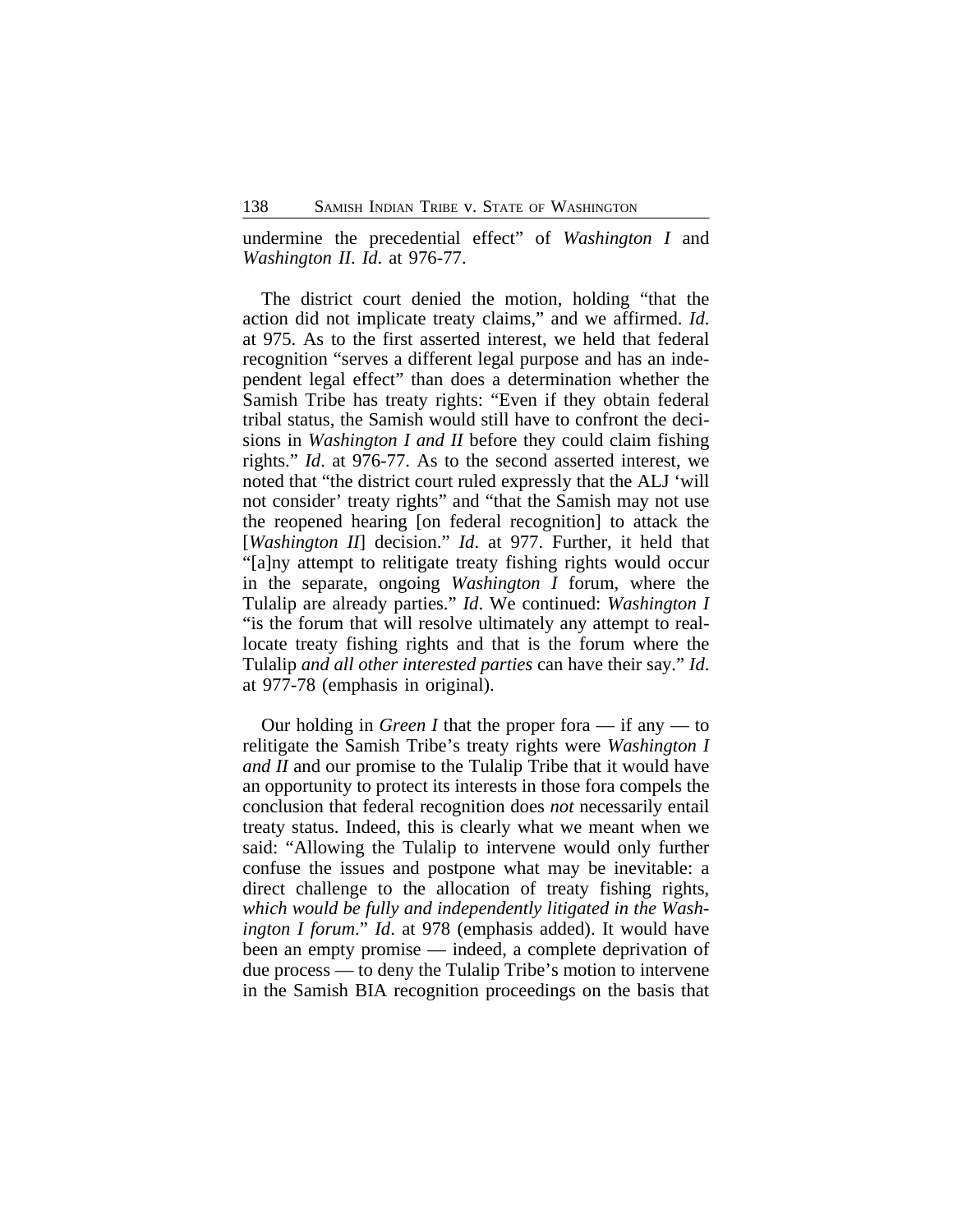it could later protect its treaty rights in the *Washington I and II* courts, while all along assuming that by virtue of the Samish Tribe gaining federal recognition, the *Washington I and II* courts would be required to grant the Samish Tribe treaty rights. If that was the case, where then was the Tulalip Tribe to protect its interests? Elementary principles of due process, such as the right to present evidence and to be heard before property rights are taken, require that a tribe challenging the Samish Tribe's claims to treaty rights have an opportunity to disprove the maintenance of organized tribal structure and not be precluded from offering such proof by an administrative agency determination from which the challenging tribe was excluded.

Indeed, the majority opinion's "inevitable conclusion," Slip op. at 121, is precisely the argument advanced by the dissent in *Green I*, and rejected by the majority opinion there. Dissenting, Judge Reinhardt argued that "federal recognition is tantamount to acknowledgment by the federal government of tribal entitlement to treaty rights," *id*. at 980-81, and therefore concluded:

As a practical matter, if the BIA reconsiders its earlier decision, granting federal recognition to the Samish, the agency's determination that the Samish have "maintained tribal political influence or other authority," 25 C.F.R. § 83.7(c), will undoubtedly carry great weight in any judicial reconsideration of Samish entitlement to treaty fishing rights.

*Id.* at 982. To this, the majority opinion replied:

The dissent speculates that if the BIA reverses its decision and recognizes the Samish as an official tribe, this "will undoubtedly carry great weight in any judicial reconsideration of Samish entitlement to treaty fishing rights." In fact, such a decision would have marginal influence at best. *The* Washington I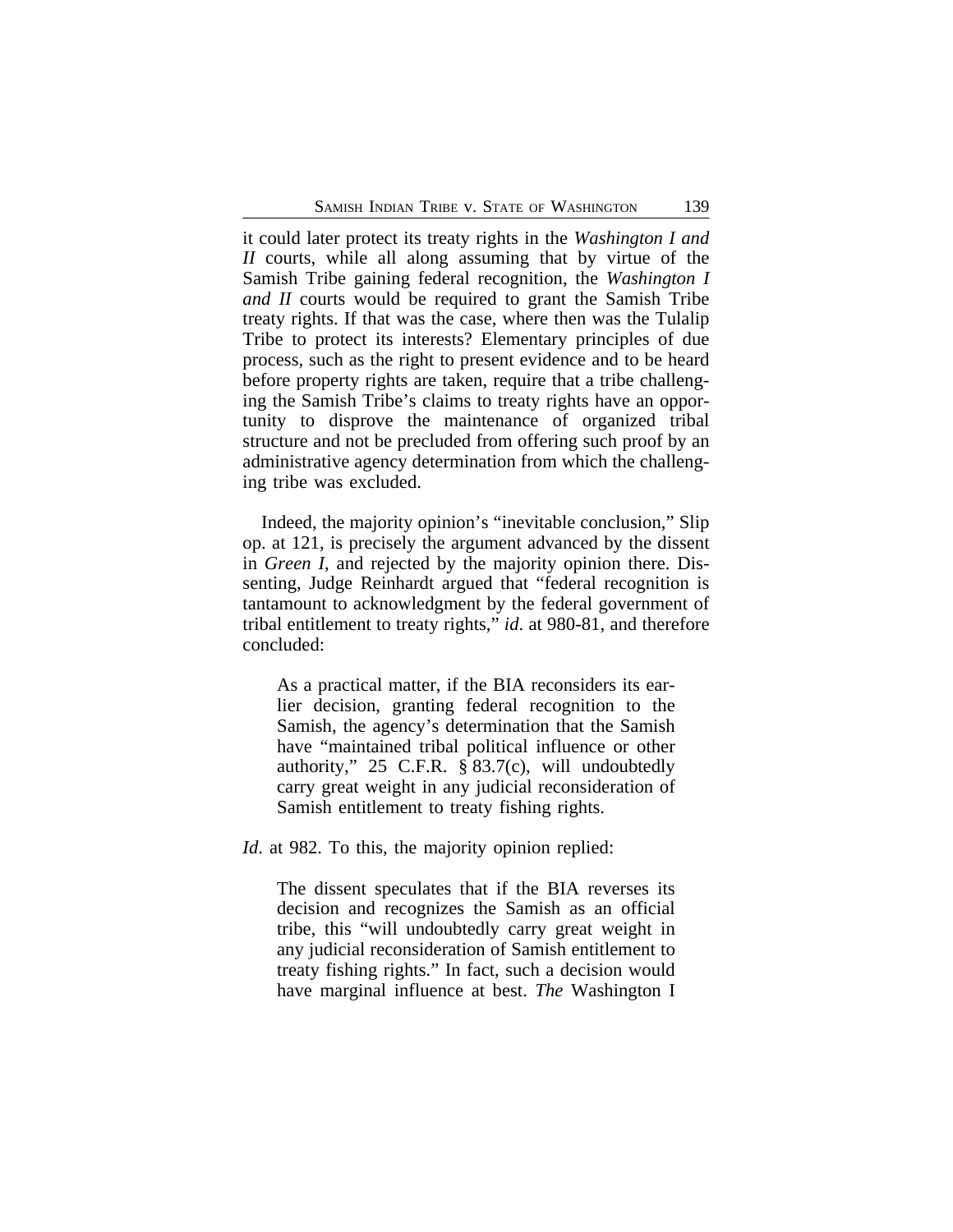*court need not accord any deference to an agency proceeding that has been expressly limited to matter other than rights under the 1855 treaty*.

#### *Id*. at 978 (emphasis added).

Our holding in *Green I* that the district court "need not accord any deference" to the BIA's recognition of the Samish Tribe, *id*. at 978, was affirmed in *Green II*. There, the Secretary of the Interior appealed the district court's decision that it was formally to adjudicate under the Administrative Procedure Act whether the Samish should be recognized as a tribe. *Green II*, 64 F.3d at 1268. The Tulalip Tribe appeared as *amicus curiae*, and argued that the Samish were collaterally estopped from litigating tribal recognition by virtue of *Washington II*. *Id*. at 1269. We disagreed, holding that "the recognition of the tribe for purposes of statutory benefits is a question wholly independent of treaty fishing rights." *Id*. at 1270. Dissenting, Judge Wright argued from the same premise as does the majority opinion here:

*Washington II* precludes a finding that the Samish Tribe has 'maintained tribal political influence or other authority over its members as an autonomous entity throughout history until the present.' 25 C.F.R. § 83.7(c). *Washington II* involved the same factual inquiry into the historicity of the present Samish Tribe. Such an inquiry is a necessary condition both for treaty recognition and for statutory recognition under the current BIA regulations. We have here substantial overlap in evidence and argument, save for subsequently developed evidence; and the claims, although not identical, are closely related. *See* Restatement (Second) of Judgments, § 27 (1982).

\* \* \*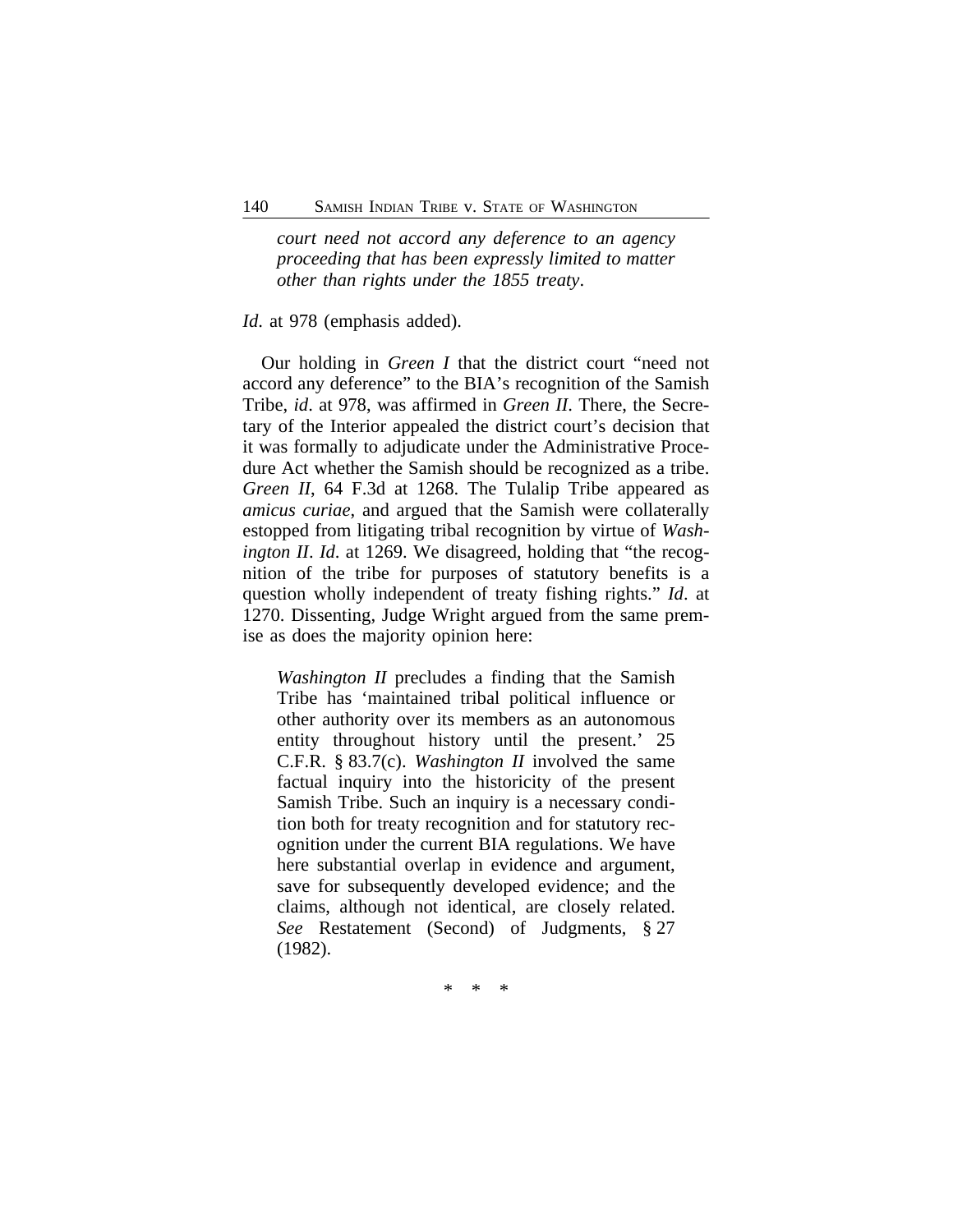The factual finding regarding the Samish Tribe's historicity in *Washington II* precludes what would be a near identical inquiry in this case.

*Id*. at 1276. The majority opinion in *Green II* rejected this argument, noting that in *Green I* "[w]e . . . squarely rejected the Tulalip's position that federal recognition of the Samish would be inconsistent with *Washington I* and *II*" and "agreed with the district court . . . that the question of federal recognition as a tribe 'did not implicate treaty claims.' " *Id*. at 1271.

Indeed, basic rules of judicial review, collateral estoppel and evidence dictate this result. The factual findings underlying the BIA's recognition of the Samish Tribe are adjudicative in nature and, thus, not entitled to *Chevron* deference. *See Chevron U.S.A., Inc.* v. *Natural Resources Defense Council, Inc.*, 467 U.S. 837 (1984). Further, any proceeding in district court resulting from the Samish Tribe's successful Rule  $60(b)(6)$  motion will not be the equivalent of an appeal of the BIA's underlying factual findings, and, thus, the district court does not owe those factual findings the sort of deference reviewing courts typically owe. Further, even independent of *Green II*, the Tulalip Tribe and others not a party to the BIA proceedings and who did not control those parties to the proceedings, did not agree to be bound by the proceedings and were not represented in the proceedings, cannot be collaterally estopped from relitigating the BIA's underlying factual findings. *See* Restatement (Second) of Judgments §§ 27, 39- 42 (1982). Finally, any testimony introduced during the BIA proceedings is hearsay as to treaty-rights litigation and should be barred upon objection by the Tulalip Tribe or others that did not themselves nor did their predecessors in interest have "an opportunity and similar motive to develop the testimony by direct, cross, or redirect examination" during the BIA proceedings. Fed. R. Evid. 804.

Our precedent holds — and, for the reasons explained above, rightly so — that "[f]ederal recognition does not self